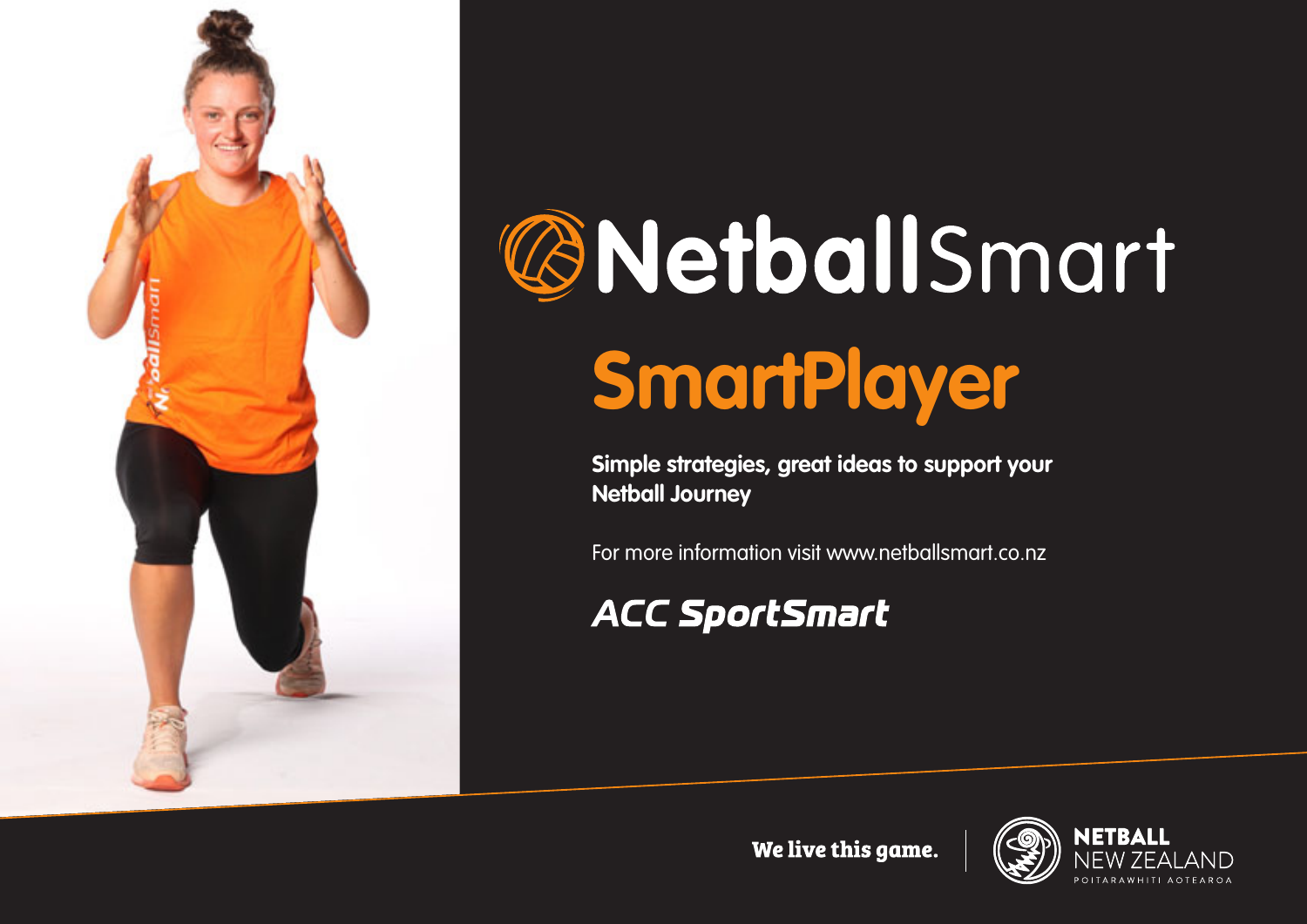### **Introducing SmartPlayer**



The NetballSmart philosophy is based on six key principles. NetballSmart encourages players to prepare their bodies so they can play better, reduce the chance of serious injury and fully enjoy Netball through school and the years beyond.

If you ask any Silver Fern or professional player they will most likely describe their Secondary School Netball as some of their favourite sporting memories, having fun, being competitive and making lifelong friendships.

Navigating teen sports can be confusing and difficult and at times it is challenging to make the right decisions for you and your sport.





**The aim of the SmartPlayer resource is to support aspiring players of any ability throughout secondary school to:**

- Get fit, strong and stay healthy
- Reduce the risk of serious injury
- Grow and extend their Netball performance
- Set goals and challenge themselves to achieve them
- Enjoy Netball to its fullest for a lifetime
- Provide practical off court tips to get the most out of trainings and prepare for games.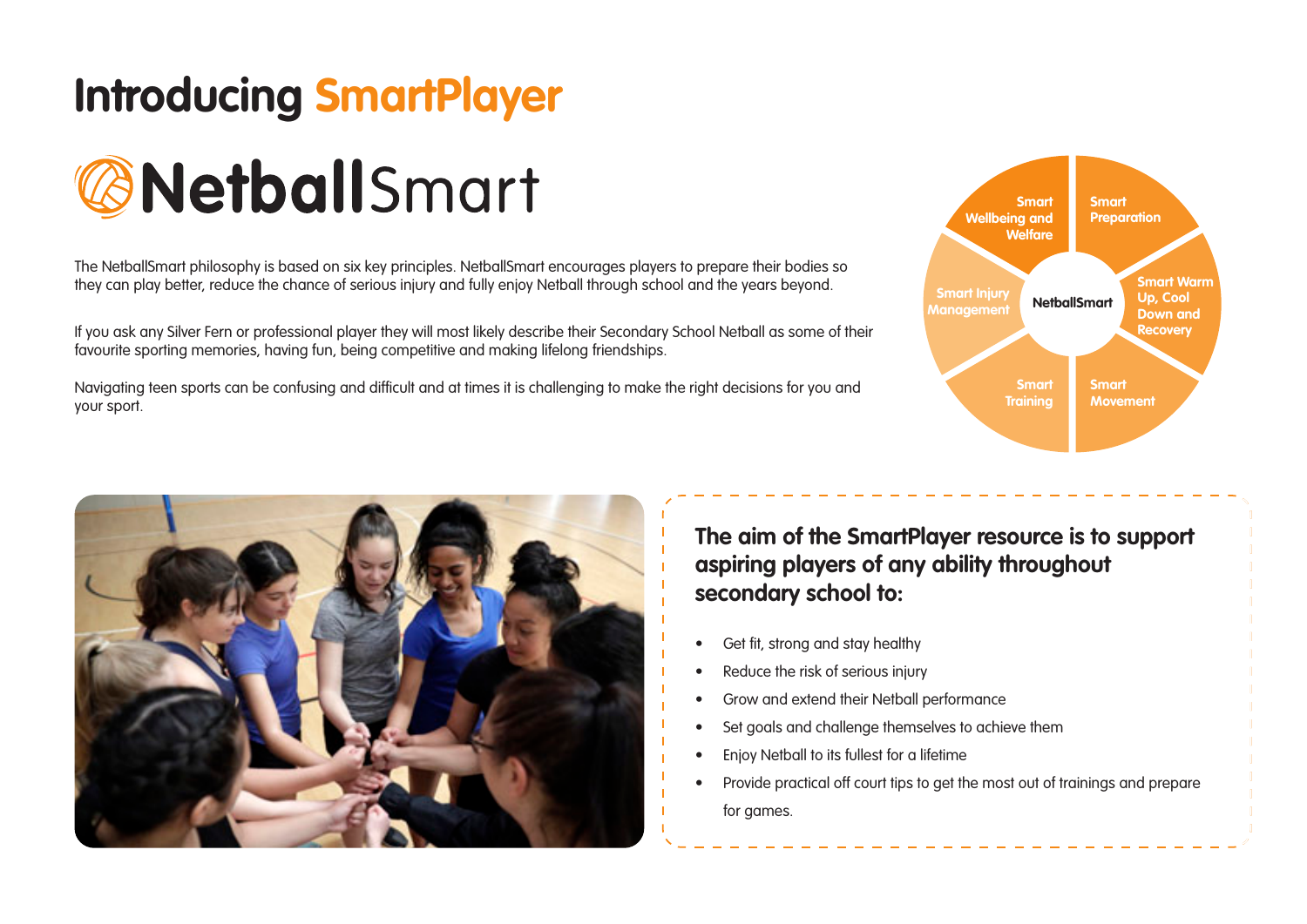### **A SmartPlayer and Top Performing Teen is:**



**HAPPY AND THRIVING** Enjoys training and games. Netball is a source of fun and enjoyment.

**HAS FRIENDS AND FAMILY** Good relationships with family and friends.

#### **BALANCED**

Feels in control of sporting commitments. Has interests outside of Netball. Has a rest day from sport once a week.

**CHALLENGED** Enjoys the challenges.

**FOCUSED** Able to concentrate in class. Sets and reviews goals.

**FUELED** Balanced, quality nutrition.

**RESILIENT**

Non-selection or losing is disappointing but the player can learn and move forward.

**FIT AND HEALTHY** Sleeps well, 8+ hours (on average) each night.

**"Use your passion to fuel your performance! Go for everything, have fun, make heaps of friends, don't take yourself too seriously and ask heaps of questions. You play your best netty when you're having fun, so be yourself and enjoy it!"** 

**Tayla Earle** Northern Mystics, Secondary School player of the Year (2018), Aspiring Silver Fern (2019)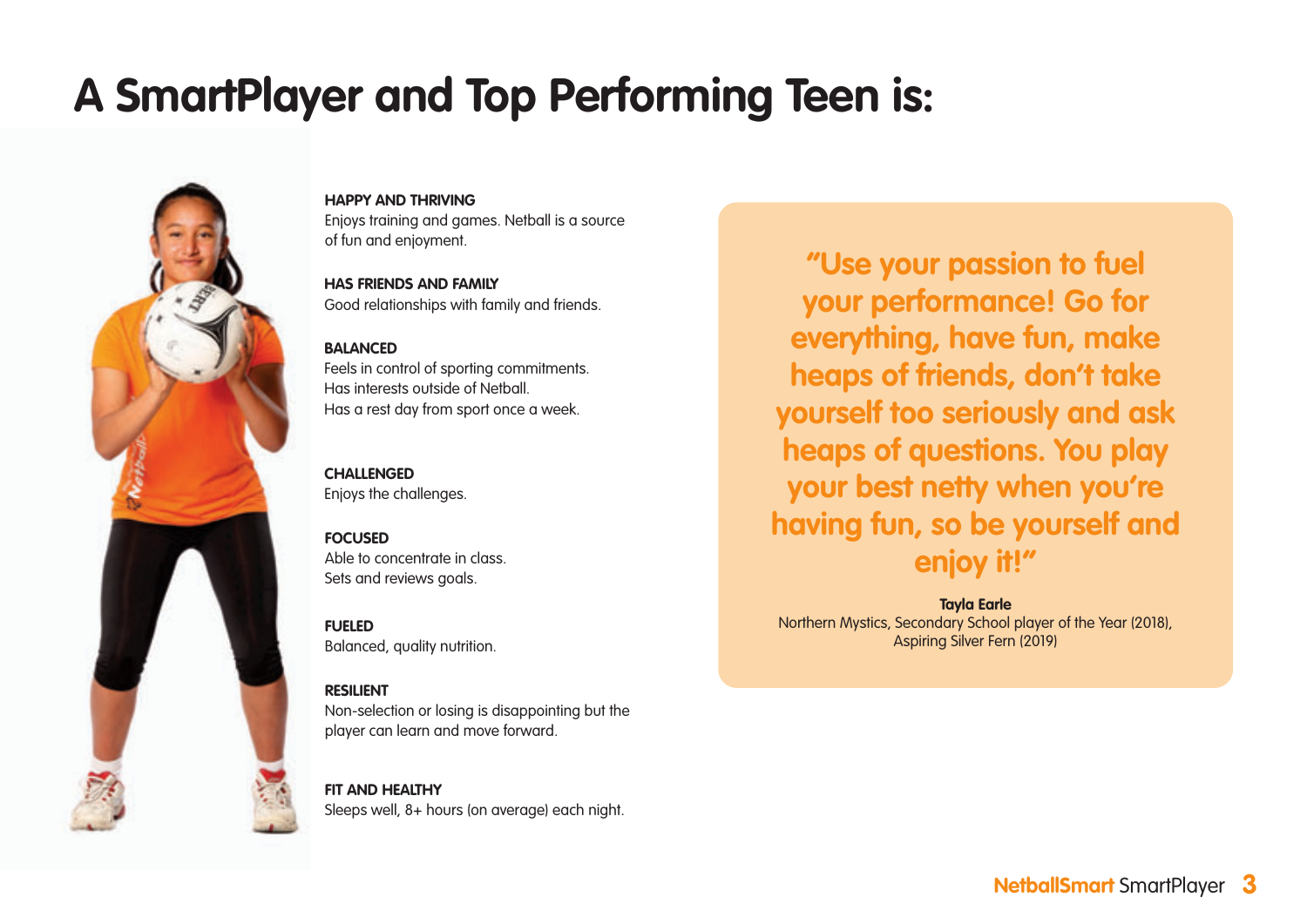### **"A champion is defined not by their wins but by how they recover when they fall."**

**Serena Williams**, elite Tennis player

Young players can put too much emphasis on what teams they are selected for early on. Many of our Silver Ferns and professional athletes didn't get selected in the top teams until later in their teen and schooling years.

Success is not the teams you are in or your results, rather WHO you become and HOW you handle the Netball journey.

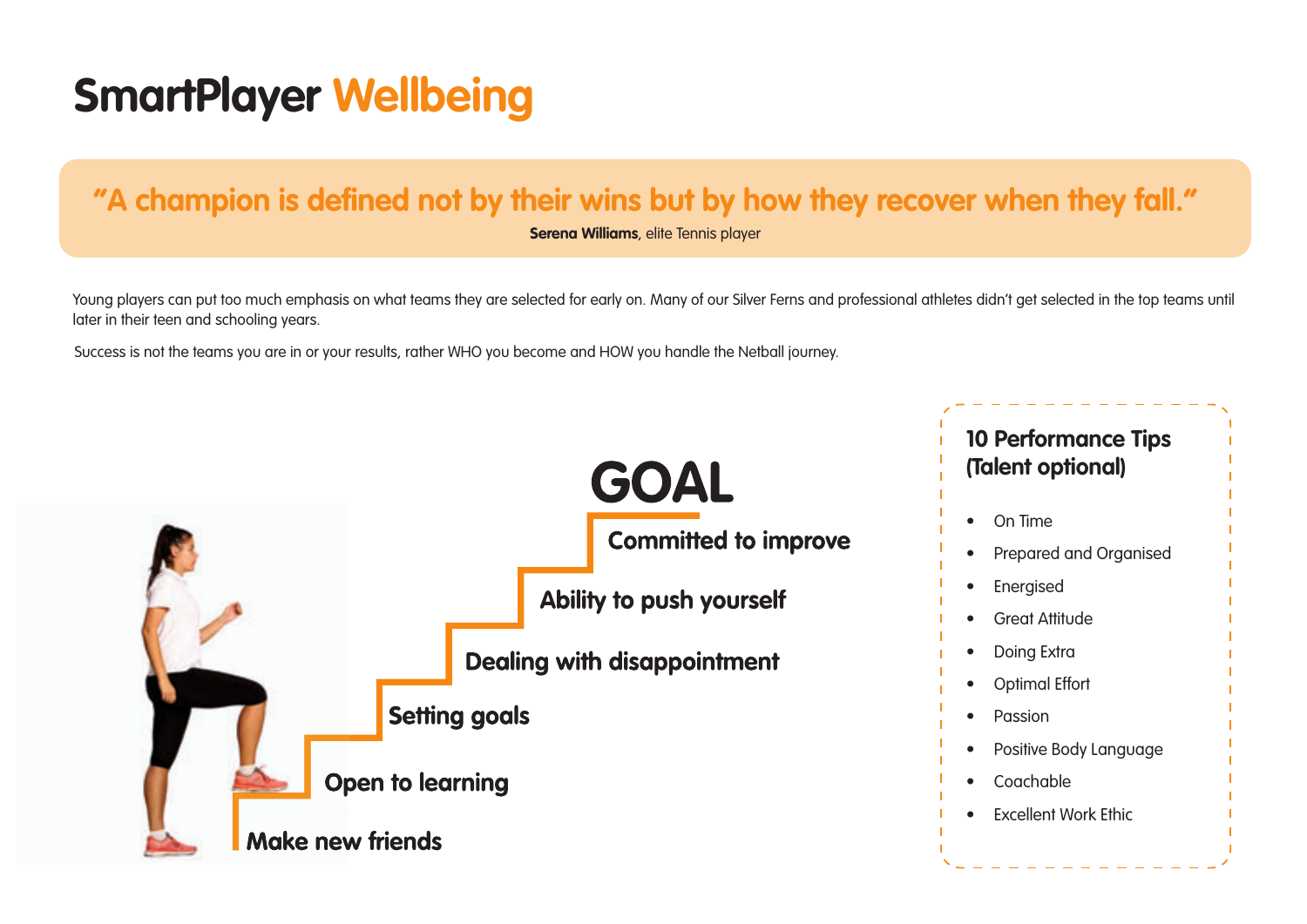### **Plan your season - Quality versus Quantity**

At the beginning of each season, take time to plan what teams and sports you will target. Aim for a maximum of 2-3 teams (across all sports).

Map out what days and times all practices and games are played. What would your week look like? (See page 13)

It can be difficult saying "no" to coaches and adults when they ask you to play for their team.



### **Top tips for saying "No, thank you"**

- Give yourself some space, avoid committing in the moment.
- "Can I check with …. (Mum or Dad, my schedule), to see if that will work?".
- Sincerely say "thank you for the opportunity, unfortunately I am fully committed this season."
- In extreme cases you may need to get a supportive adult to tell the individual "no" on your behalf.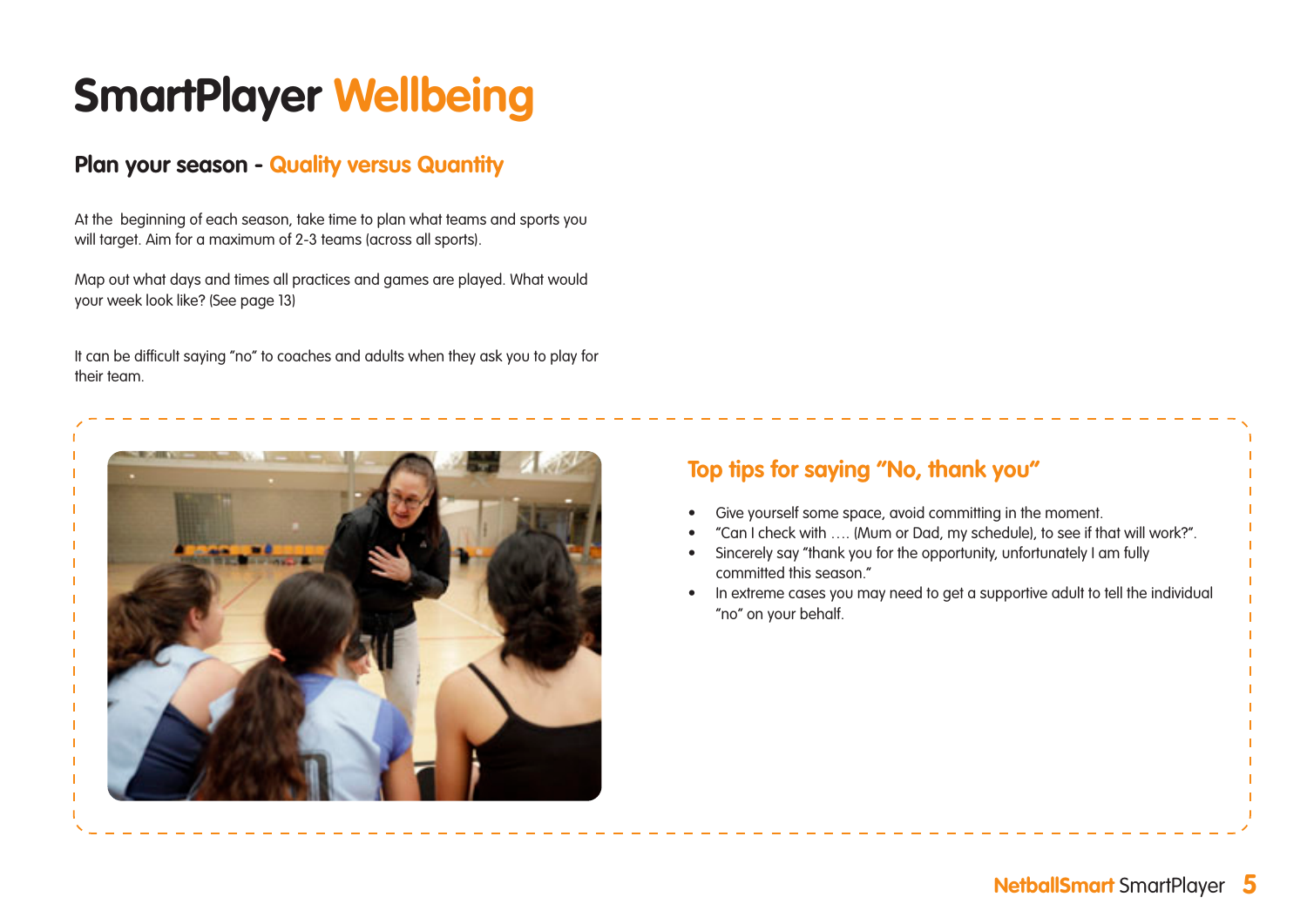### **Goal setting**

At the beginning of the Netball season set 3-4 performance goals. These are areas that are outside of the team or results, instead based on things that will improve your own performance.

Goals don't always have to be about how you play. You may choose some off court behaviours such as packing your bag each night, drinking more water or being consistent with your cool down.

### **SMART goals:**



#### **State exactly what you are aiming for.**

- I want to be a better shooter by increasing my goal percentage.



#### **How will you measure success?**

**-** I will ask my coach to keep my stats on shooting each game.

**A R**

### **Achievable**

**Challenge yourself with each goal. Make sure it is realistic but also will demand some real effort to achieve it.**

**-** I talked to my coach and she said a good aim is 80% .

# **Relevant**

#### **Does each goal actually help with your overall performance?**

**-** Consistently shooting at a high percentage will help me be a better GA and will help my team.

#### **Set a date that you will achieve each goal (or review if you have not achieved it).**

**T**

**Time**

**-** I will check my progress each week but I have asked to meet with my coach half way through the season to review on progress and reset the goal if needed.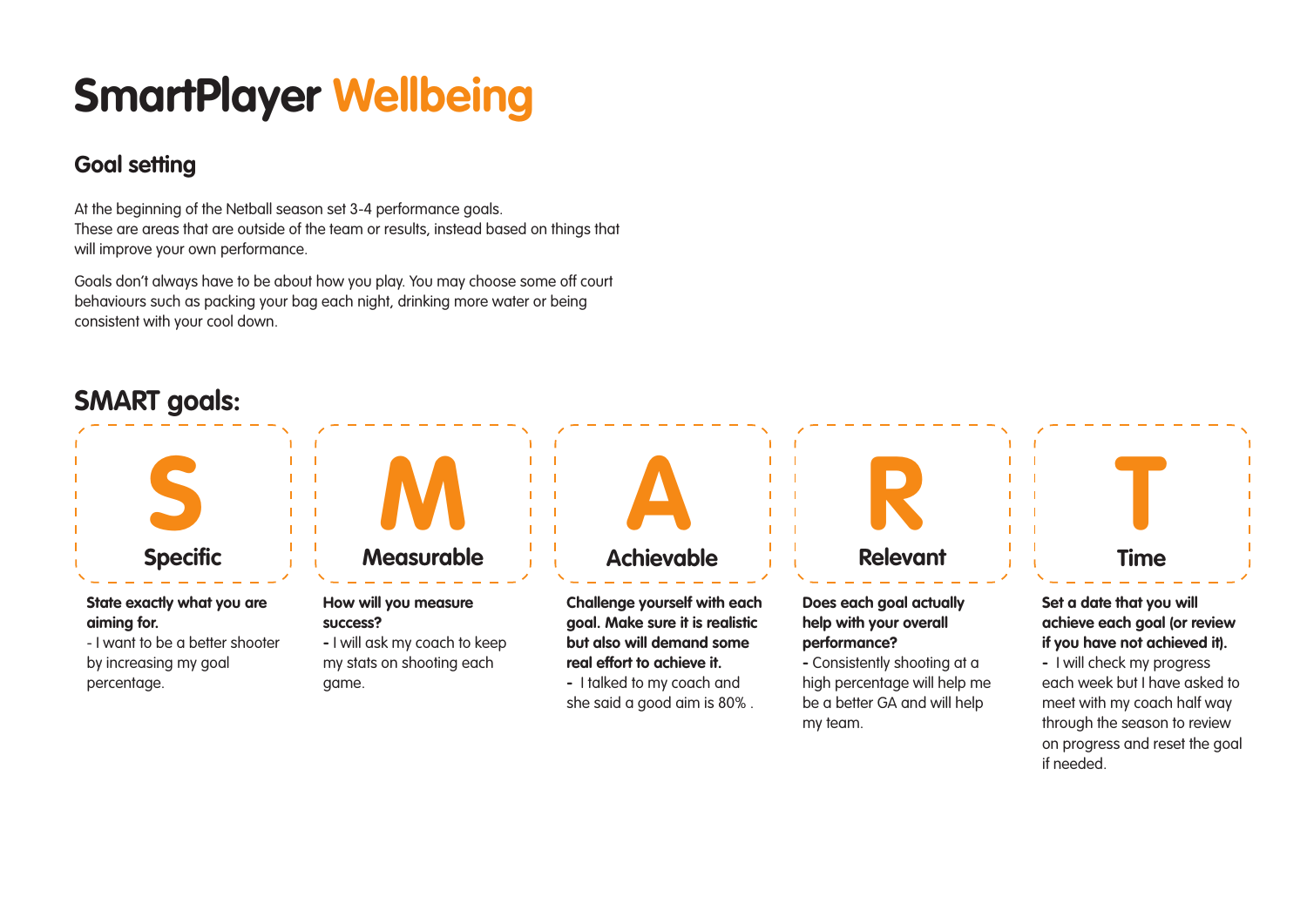### **Be organised**

Being organised means you can train and play with a clear mind.

- 1. Pack training clothes and equipment the night before.
- 2. Have all your food for the day prepared and packed the night before (especially breakfast if you have an early morning training).
- 3. Keep track of games, assessments, exams, family and social events on a large wall calendar so you can see at a glance what is coming up and when. This will also help balance out your year.
- 4. Complete assessments in a timely manner. Using a wall calendar will help you see when the busy times are and when you might need to complete school work in advance.



### **Positive self-talk**

Positive self talk makes you feel better about yourself. Its like having an optimistic voice in your head that always looks on the bright side.





### **"The physical is only an extension of what you're capable of doing mentally"**

Debbie Christian, former Silver Fern #137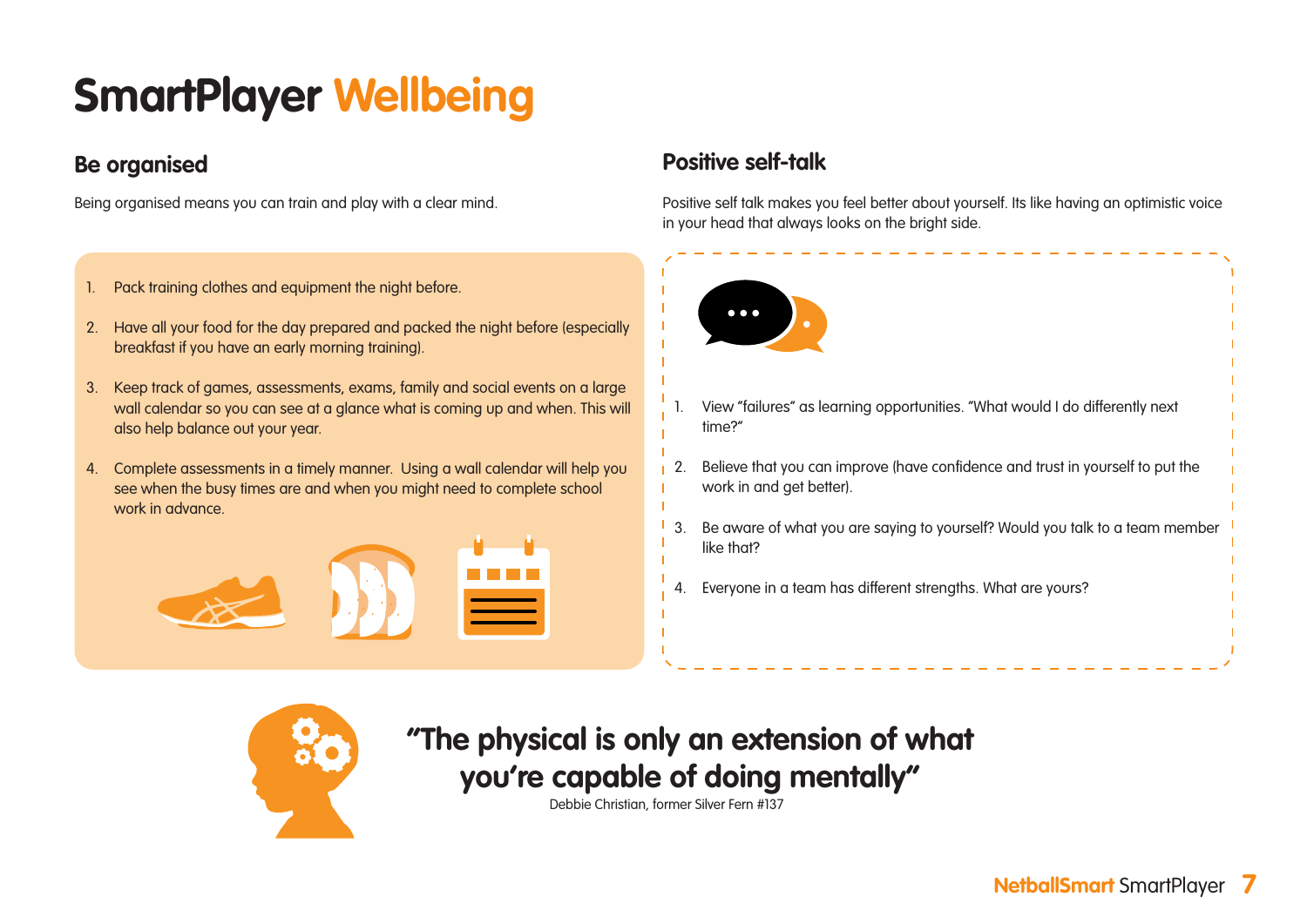### **Relaxation**

Teenage years are fun and exciting but there are many changes (physical and emotional) and some challenges.

Finding time and ways to truly relax is vital so that you can keep positive, energised, and cope with any challenges with a clear mind.

### **Relaxation tips:**

- Focus on breathing in through the nose and out the mouth and count 4 inhaling and 8 exhaling (this is an excellent quick way to bring calm during a game even if it's only repeated for 1 breath).
- Play some soft relaxing music. Avoid music with words (relaxing sounds of nature are a good start).
- Try some meditation apps: Stop, breathe and think teaches the beginnings of relaxation, mindfulness and meditation.
- Take a short walk outside (along a beach or in a park).
- Go to bed 30 minutes earlier than normal (screen free).

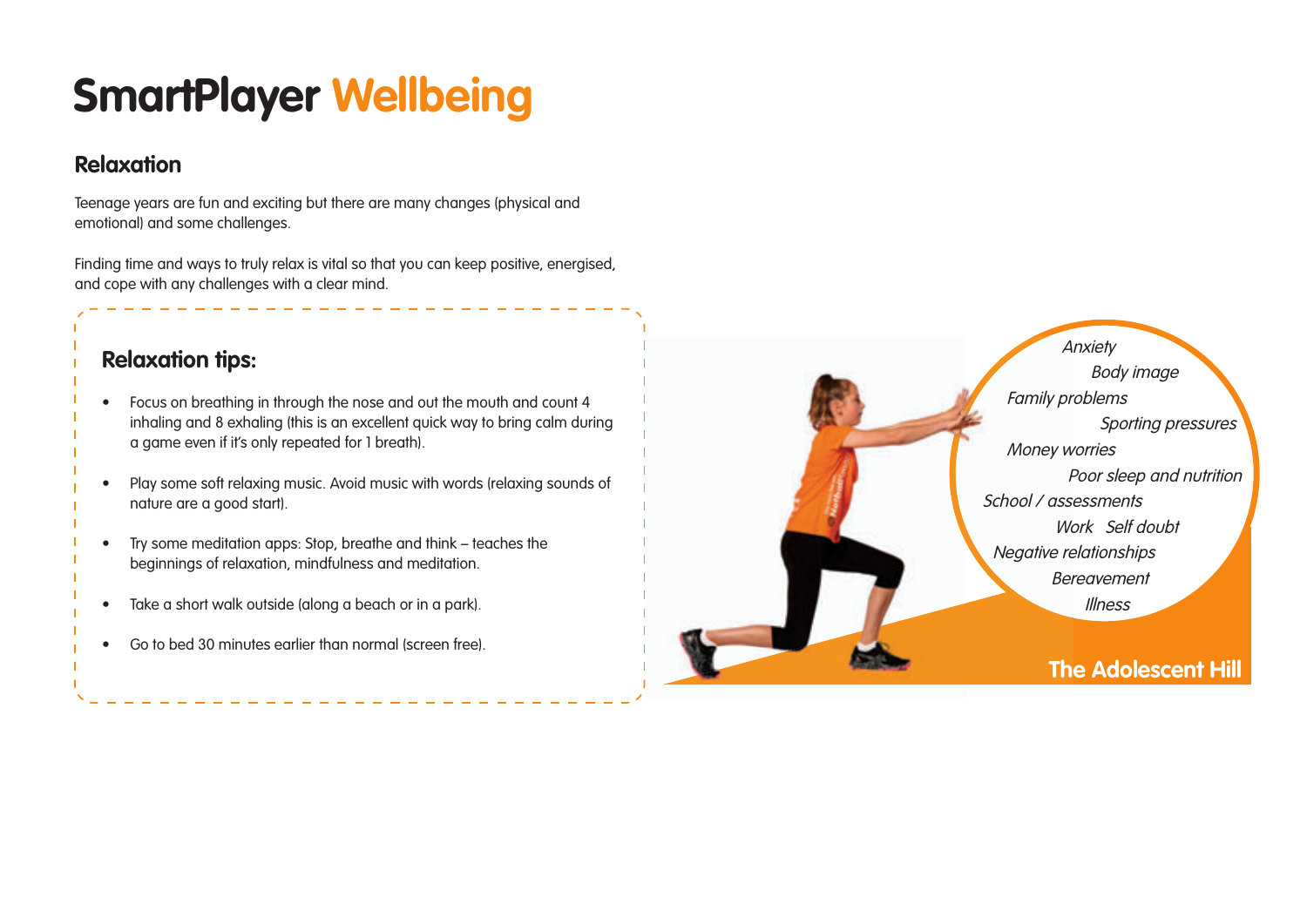### **Puberty**

- Puberty in females begins with a large increase in Oestrogen and Progesterone (hormones).
- On average this occurs around the age of 11 but is completely normal if it happens earlier or later.
- If you have any concerns at all or haven't started getting your period and you are 16 years, it's a good idea to talk to your local GP doctor.

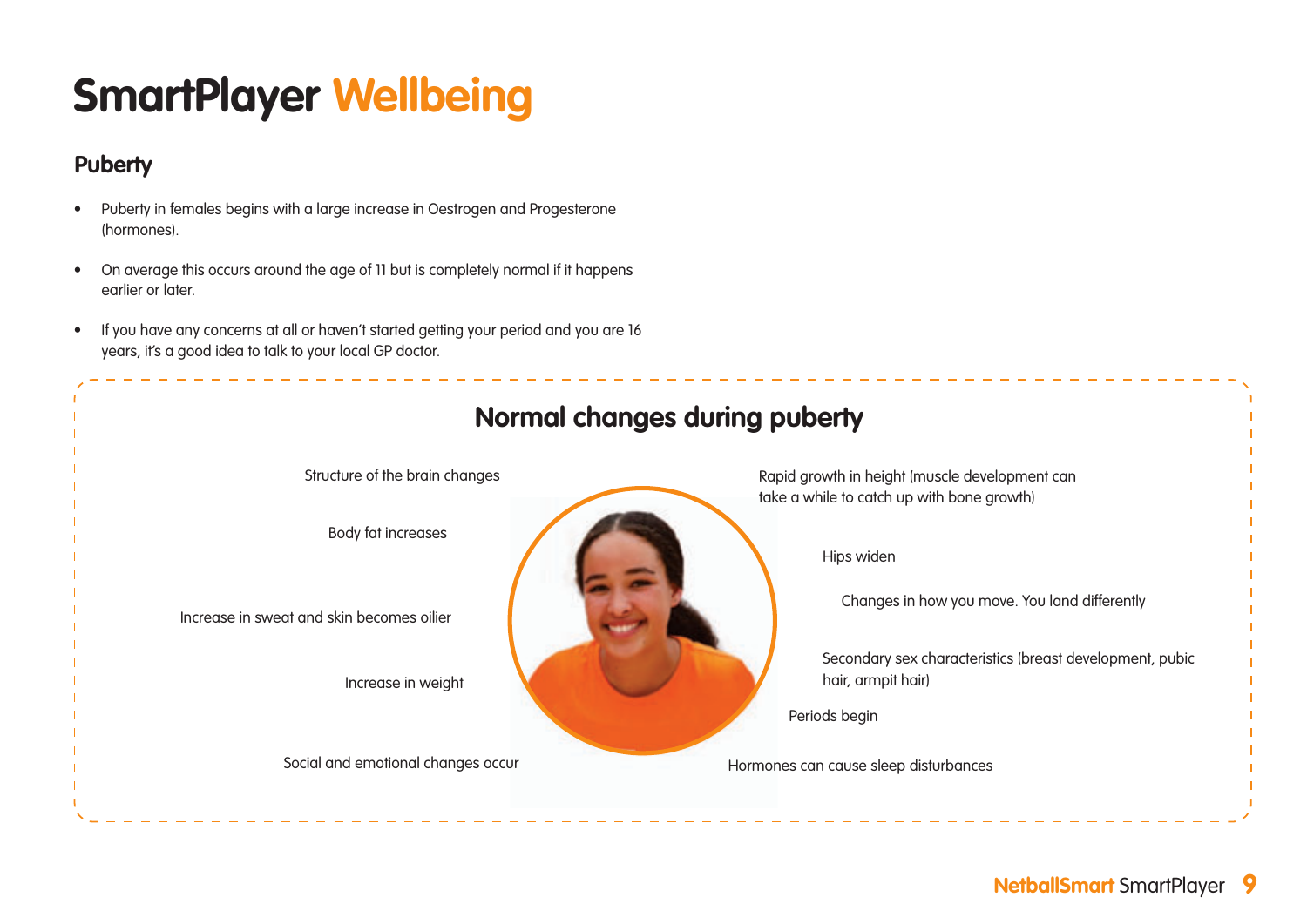**Hormones are like the "code" for a computer, they tell some body functions what to do and when to do it.**

### **Effect of puberty on sporting performance**

- 1. When players experience their growth spurt (increase in bone length) they can feel clumsy and uncoordinated. This is temporary and will correct its self once the muscle strength and brain functions catchup with the bone growth.
- 2. Breast development can be a difficult adjustment for many players.
- 3. Some players may feel self-conscious or uncomfortable playing when they have their period.



- 1. Work hard on fundamental skills (jumping, landing and stopping) during year 7-10 in particular. The NetballSmart Dynamic warm up is an ideal opportunity to practise key Netball movements.
- 2. Getting a well fitted bra is vital as even a 4cm movement from the breasts can cause discomfort and pain.
- 3. There are several different hygiene options players can try, tampons, pads, cups and specialised period pants. Be open and appreciate individual and cultural variation.

### **Power of your period**

**Exercise during your period is one the of the most effective times to train for women:**

- Reduces physical feelings of period pain.
- Can have a positive effect on mood.
- Body is able to produce it's strongest and fastest performances.
- Muscles are able to recover faster from exercise.
- Body can make peak strength gains.

The rise in hormones 5 days before the period, (the premenstrual phase) can make exercise feel harder and for many effects mood, sleep and cravings. Be kind to yourself over these short days, get enough sleep and keep exercising. Remember this is temporary.

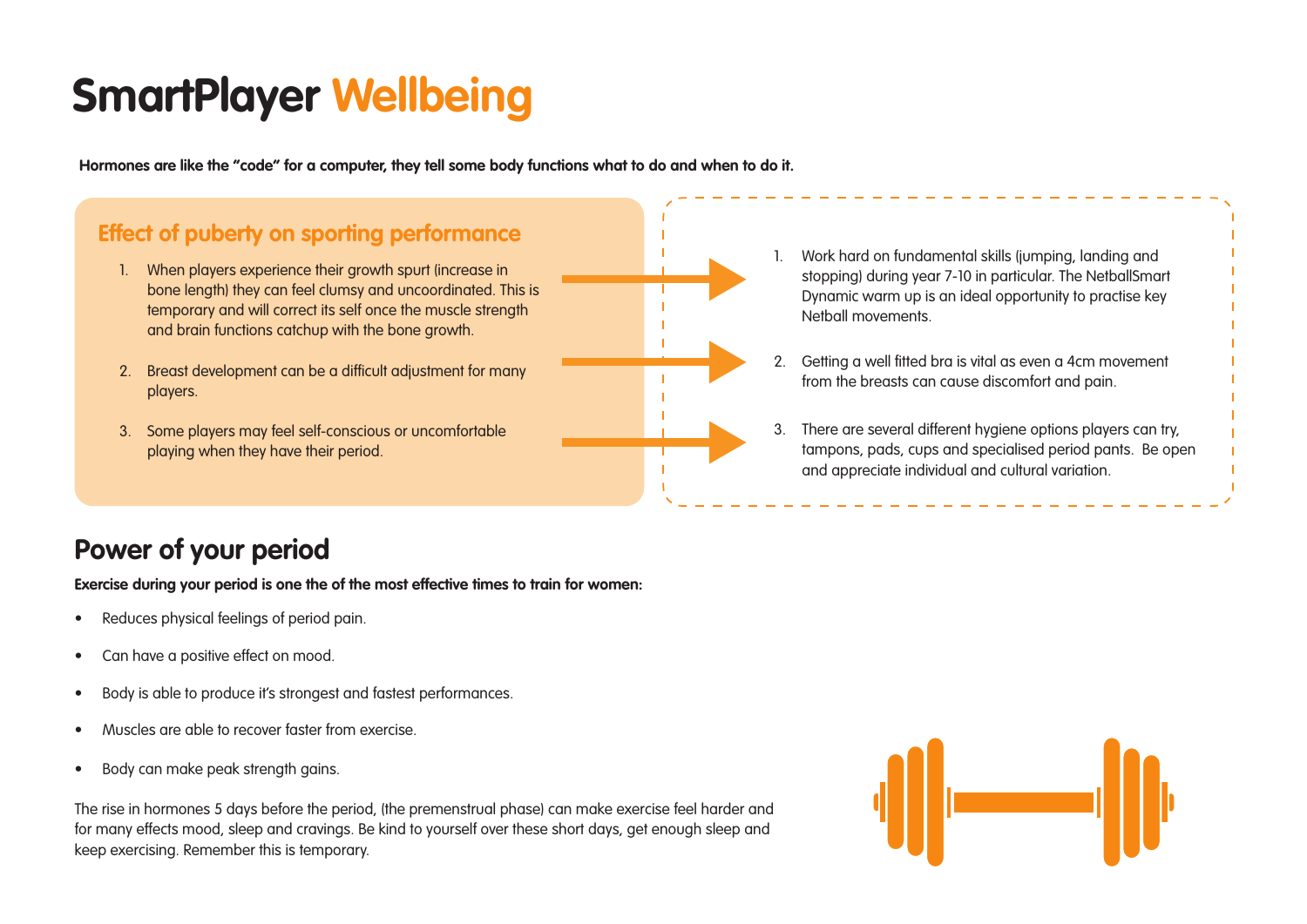### **SmartPlayer Movement**

**"If I land well, I play well, and I look after my knees"** Bailey Mes, Silver Fern #150

### **Movement on Court and ACL Injuries**

The ACL (Anterior Cruciate Ligament) is an important ligament in your knee. Due to the dynamic nature of the game and strict footwork rules, Netball has a high ACL risk. In addition females are more prone to ACL injuries, especially post puberty, due to changes in movement, landing and control strategies.

### **Minimise - ACL injury risk and improve your performance:**

- 1. Start every training/game with the NetballSmart Dynamic Warm up.
- 2. Practise and improve your stopping and landing strategies and put these good strategies into your game. Check out the Landing Skills resource on
- 3. www.netballsmart.co.nz
- 4. Keep your core strong so you land with great trunk control. Helps performance.
- 5. Improve your overall strength (NetballSmart Body Weight Strengthening Programme).



**"You are your habits under pressure so they better be good ones." "Whatever you do at practise do it well. Quality is vital and make it purposeful."**  Sharon Kearney, former Silver Fern Physiotherapist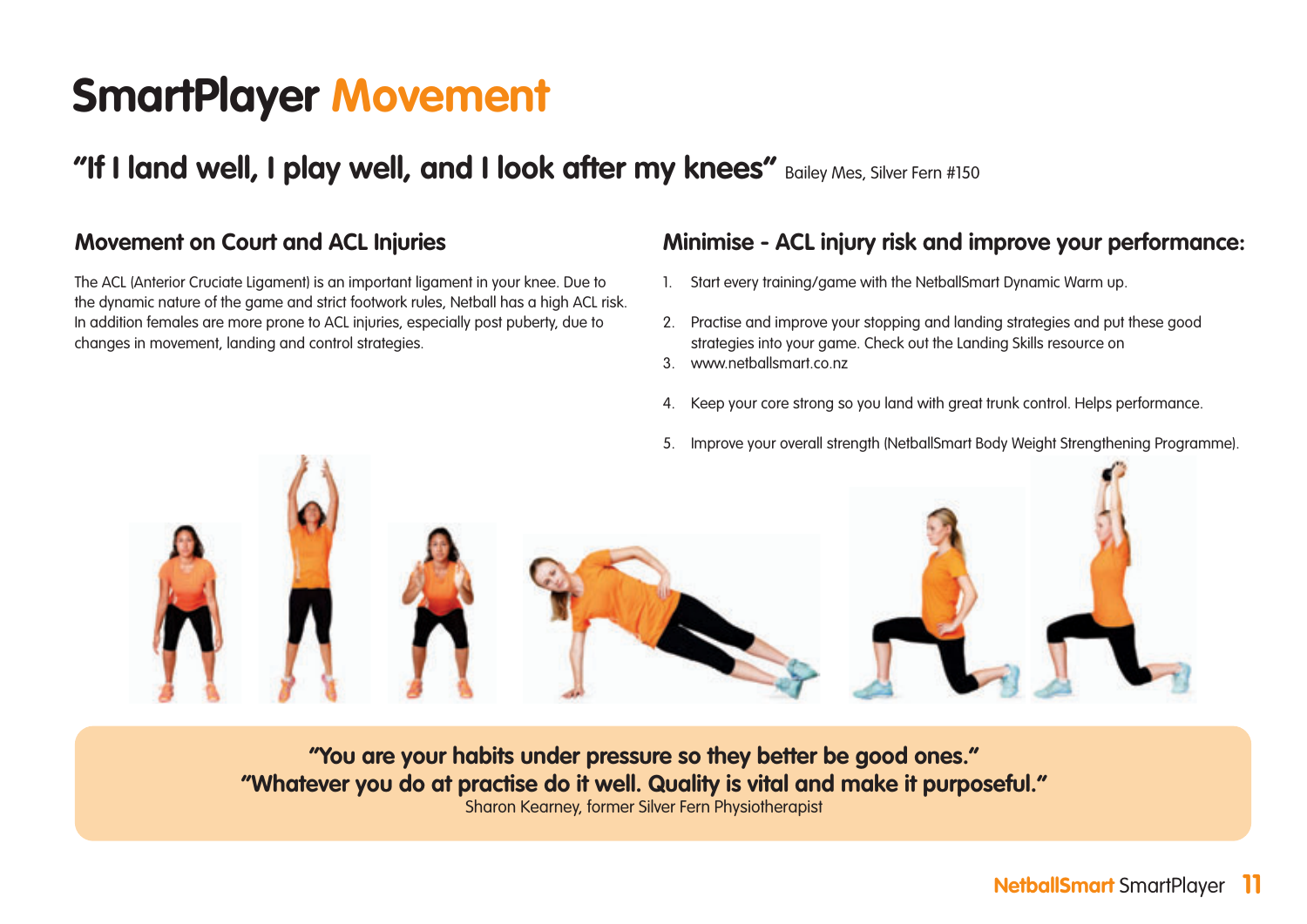# **SmartPlayer Training**

### **To be your best:**

- Play a variety of sports: A variety of different sports helps to develop a wide range of skills that will ultimately increase performance on the Netball court.
- Have a whole day off training and playing once a week: A day off all sport refreshes and energises your bodies and it will also rejuvenate your mind.
- Balance your week and season: Plan ahead to only commit to 2-3 teams across the Netball season (remember these might not be all Netball teams).

### **Learn to love strength and conditioning!**

- When a player is fit and strong they will be able to execute skills at a higher level for longer and make better decisions under pressure.
- Make time to work on your core (trunk and abdominal muscles) and overall strength (see the NetballSmart Body Weight Strengthening Programme).
- Strenath and fitness areatly reduces the risk of major and even minor injuries that can side line players.

#### **www.netballsmart.co.nz**

**"Learn to love fitness. As much as we can dread conditioning it's something we have to do in order to continue to play the game. I use to hate fitness, but now I'm in a good routine and I look forward to doing it. Then I want to do a yoyo to see if I have improved. So learn about your body and train yourself into a positive mindset that will push you into enjoying fitness."** (New Zealand Secondary Schools Netball Player)



**Myth:** You have to play in lots of different Netball teams to get "exposure" if you want to be a Silver Fern.

Fact: Elite athletes (like the Silver Ferns) are more likely to have played multiple sports in their youth, compared to non-elite individuals. It's much better to play in a few chosen teams and have the energy to play at 100% and stay injury free, than play in lots of teams, play fatigued and risk injury. All Silver Ferns in the 2019 Netball World Cup winning team played multiple sports growing up.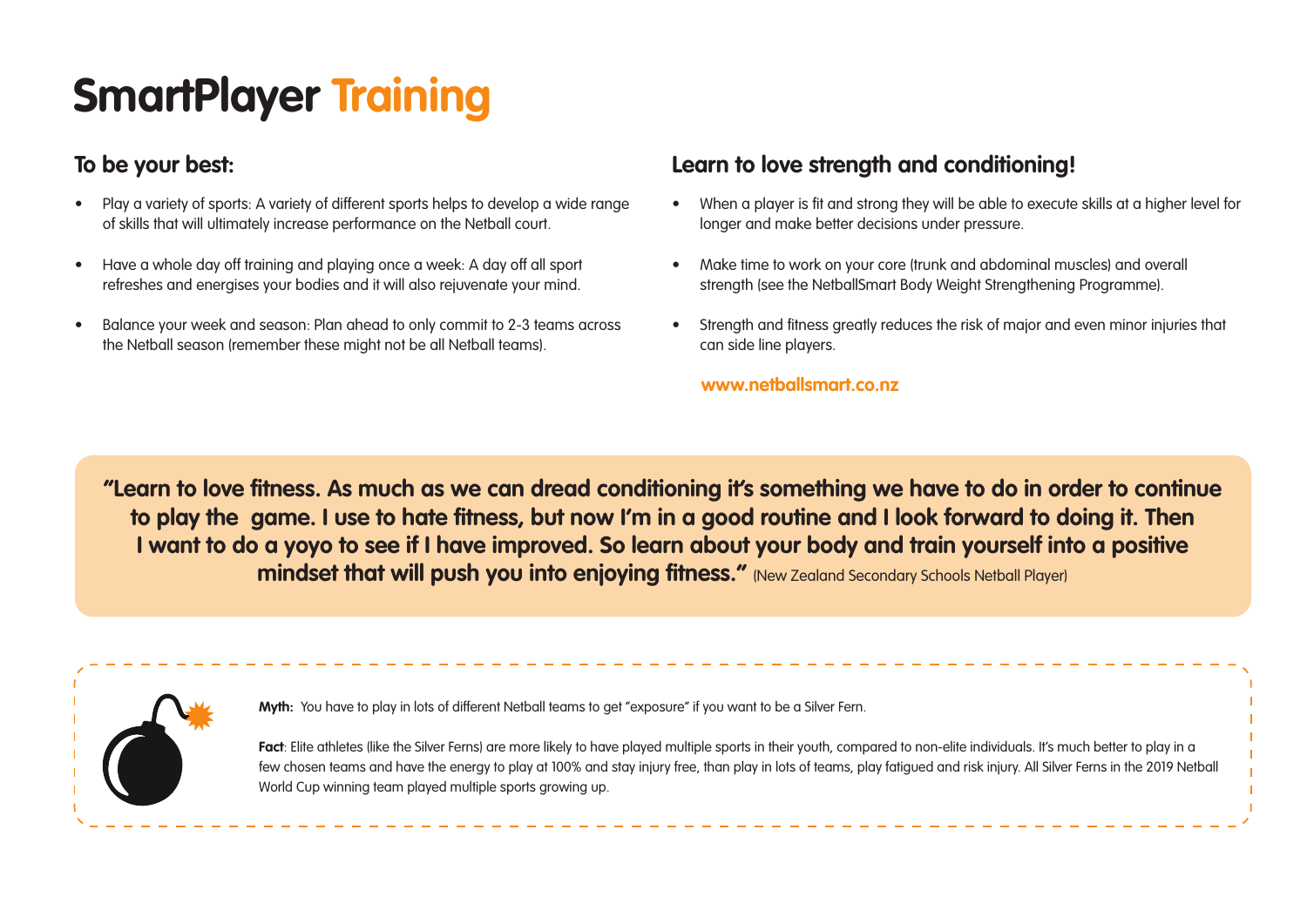# **SmartPlayer Smart Training Checkpoint**

### **Task: Check your training load by recording your weekly exercise load in the table below.**

Write up in hours how long each exercise session is. Add all of these together in the "total" box.

- Include all sports
- Practices and games
- Strength and fitness
- School PE
- Social sports

Use the results to compare to the checkpoint tips on the following page

|                              | <b>Monday</b> | <b>Tuesday</b> | Wednesday | <b>Thursday</b> | <b>Friday</b> | <b>Saturday</b> | <b>Sunday</b> |
|------------------------------|---------------|----------------|-----------|-----------------|---------------|-----------------|---------------|
| <b>Before School</b><br>(am) |               |                |           |                 |               |                 |               |
| <b>During the</b><br>day     |               |                |           |                 |               |                 |               |
| After school<br>(pm)         |               |                |           |                 |               |                 |               |

**Total hours per week:**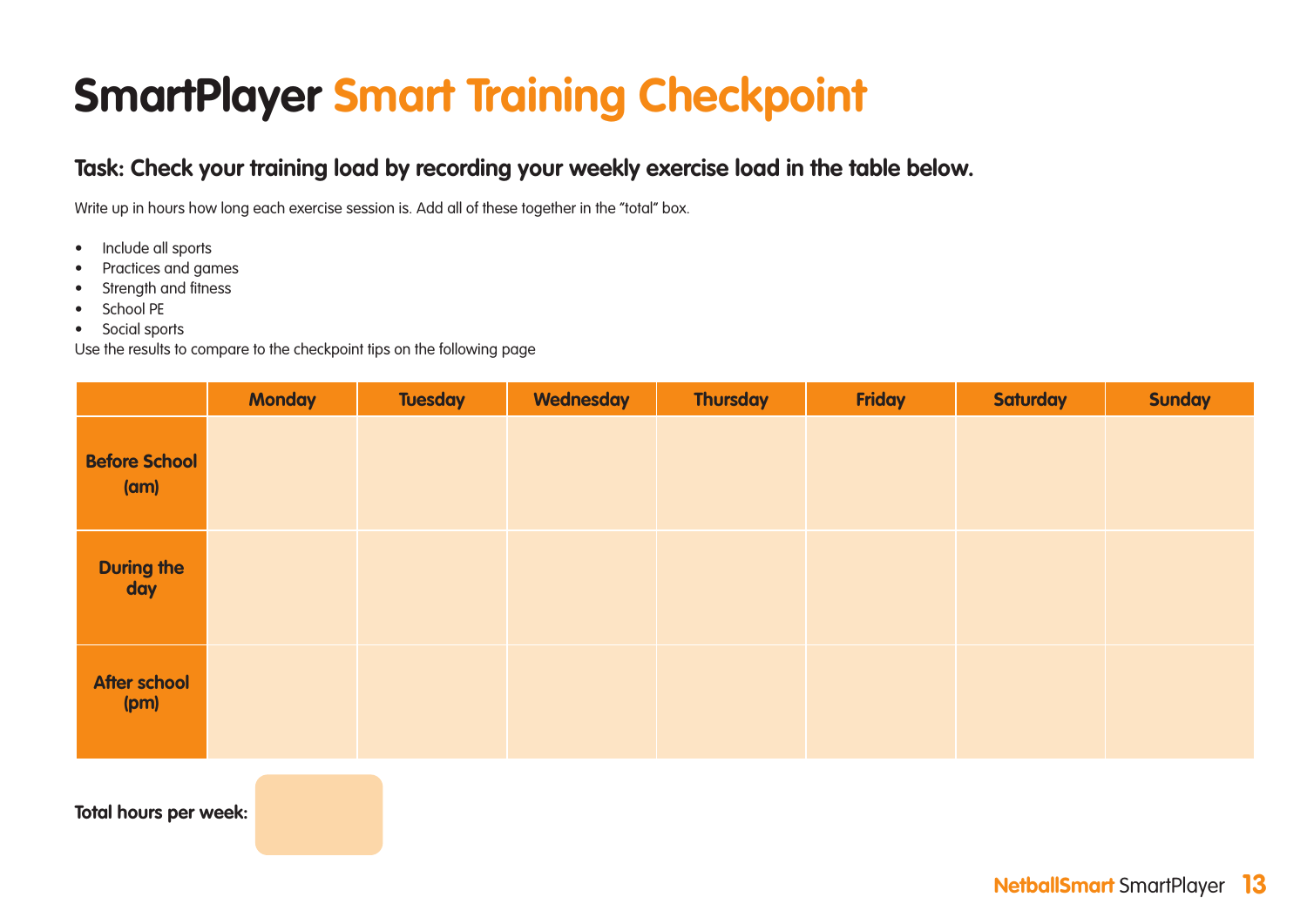# **SmartPlayer Smart Training Checkpoint**

### **An effective training week should include:**

| Challenging but enjoyable skill practices.                                                                |
|-----------------------------------------------------------------------------------------------------------|
| Game play (no more than 2 full games per week, excluding tournaments).                                    |
| Strength activities (check NetballSmart resources for a body weight<br>strengthening and core programme). |
| Full NetballSmart Dynamic warm up x2 weekly (can be at trainings).                                        |
| Recovery techniques after every training and game.                                                        |
| A full day off all sport.                                                                                 |
| Total hours of structured exercise is less than your age.                                                 |
| No more than 2 Netball sessions per day.                                                                  |
| A different sport.                                                                                        |
|                                                                                                           |

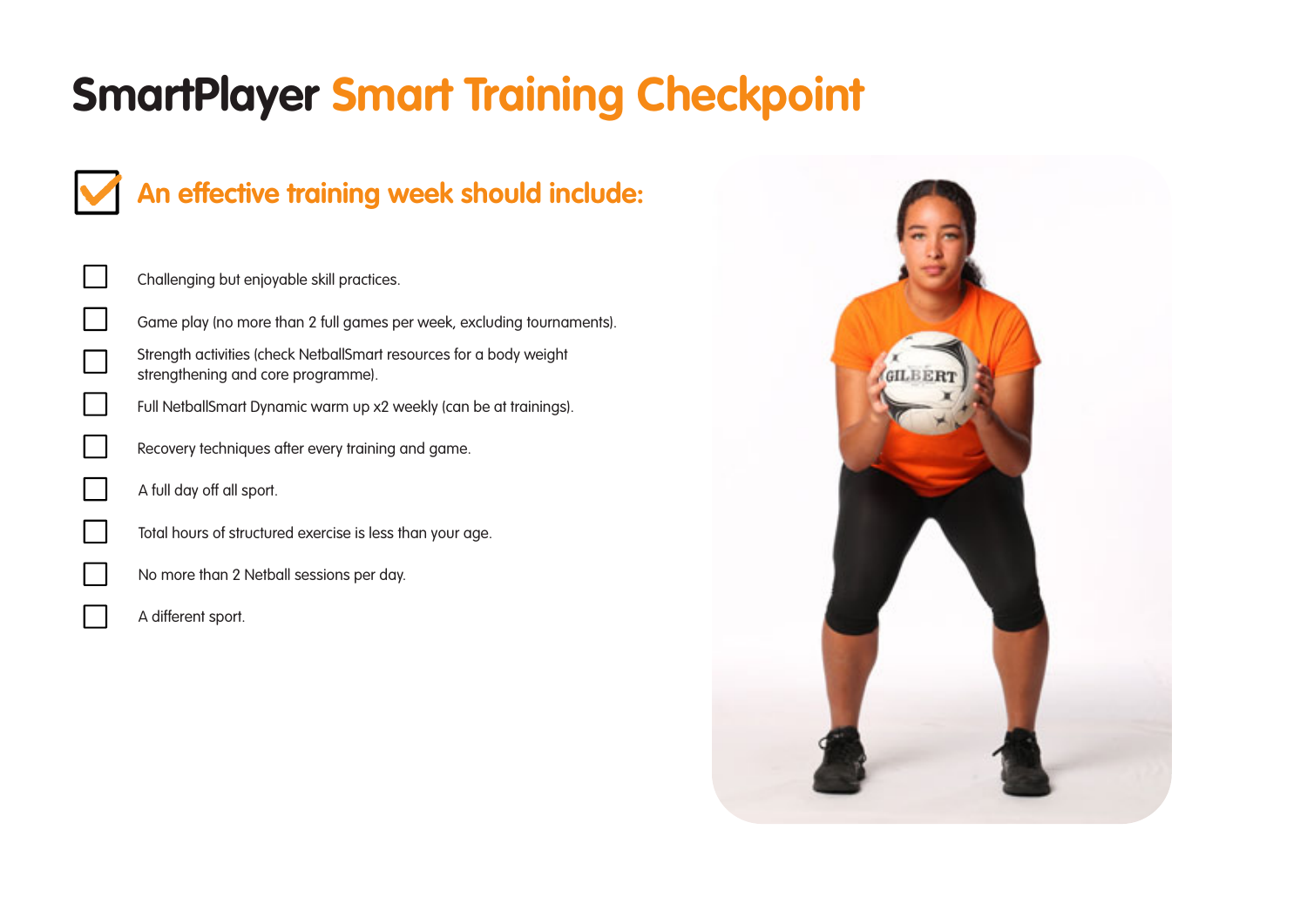What we eat and drink directly influences our performance and enjoyment of sport. But there are so many options?

### **What do I choose?**

High protein Good fats **Shakes** Fasting Clean eating Keto **Probiotics** Carb loading Green juices Raw Sugar free Paleo Low carb Vegan Vegetarian

**Not everything on social media is accurate!**

### **Fact: Balance is best** Eat a range of fresh foods. What, and how much you need will be different from player to player so it's best to decide what works for you. Cutting out food groups isn't healthy (unless you have a medically diagnosed reason). Avoid supplements - nutrition is best from fresh food. **1/4 plate carbohydrate (e.g. potato, pasta, rice, kumara) 1/4 plate protein (e.g. meat, fish, chicken, tofu) 1/2 plate non-starchy, colourful vegetables**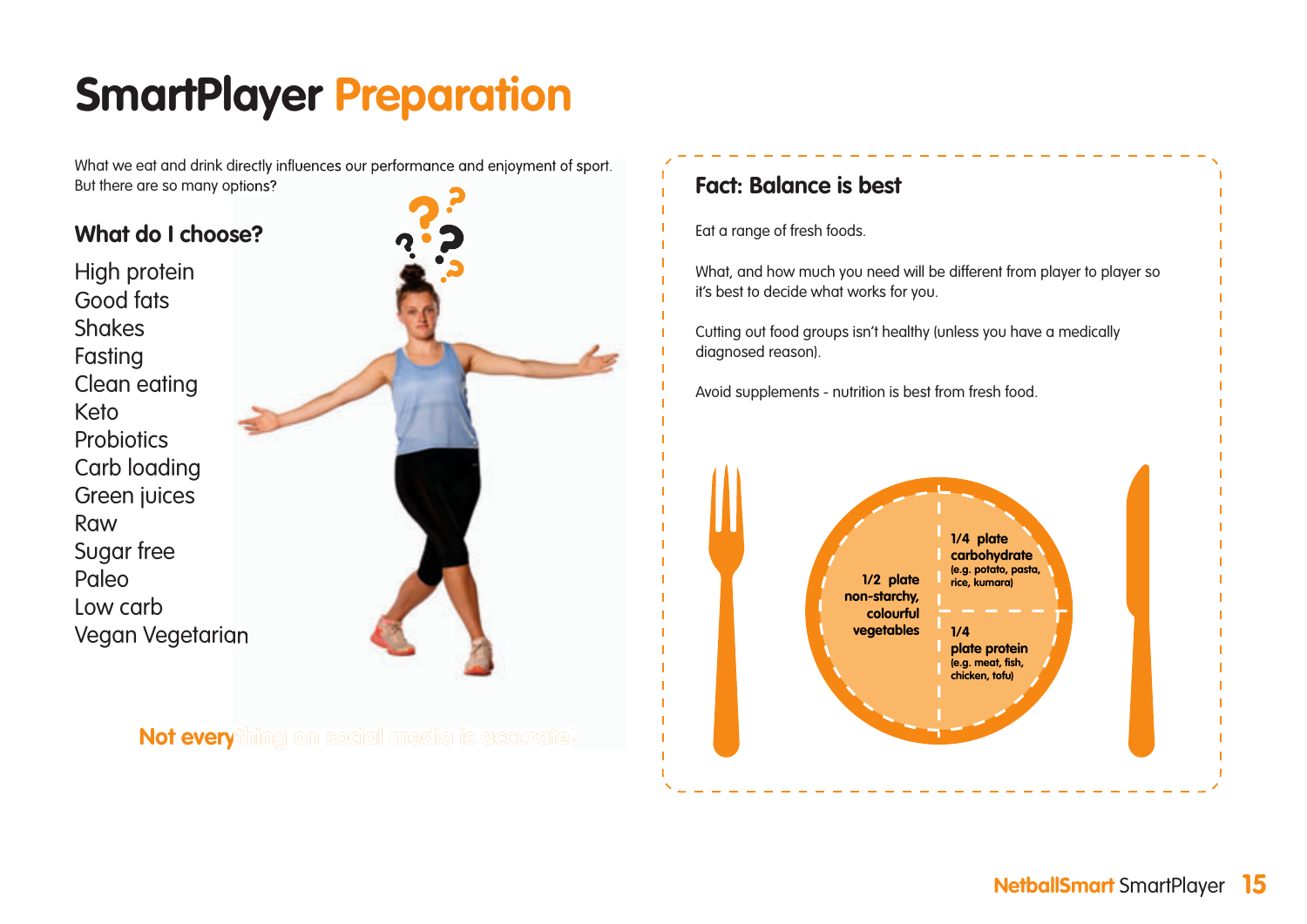### **Example food plan: Normal school day**

| $6:15$ am                                                           | $7:00 - 8:00$ am | $8:30$ am                                                                         | $10:30$ am                                                                                | $12:45$ pm                                                                                                                       | $3:45$ pm                                                         | 4:00-5:30pm          | 5:30 <sub>pm</sub>                                                  | 7:00 <sub>pm</sub>                                                                       |
|---------------------------------------------------------------------|------------------|-----------------------------------------------------------------------------------|-------------------------------------------------------------------------------------------|----------------------------------------------------------------------------------------------------------------------------------|-------------------------------------------------------------------|----------------------|---------------------------------------------------------------------|------------------------------------------------------------------------------------------|
| Travel to training                                                  | Fitness training | Post training                                                                     | Morning tea                                                                               | Lunch                                                                                                                            | Pre training                                                      | <b>Team Training</b> | Post training                                                       | <b>Dinner</b>                                                                            |
| Pre training<br>Honey on whole<br>grain toast. or<br>Greek yoghurt. |                  | Muesli with milk and<br>Greek yoghurt, or<br><b>Banana smoothie</b><br>with oats. | Apple + handful of<br>natural nuts, or<br>Pottle of Greek<br>yoghurt or<br>3 bliss balls. | Chicken or tung $+$<br>salad wrap. 1x fresh<br>fruit, or<br>Peanut butter sand-<br>wich. 1x fresh fruit, or<br>Dinner leftovers. | Pretzels, or<br>Banana + nuts, or<br>Mixed dried fruit +<br>nuts. |                      | Small chocolate milk<br>+ almonds, or<br>Home made fruit<br>muffin. | Homemade dinner<br><b>Dessert</b><br>Fresh berries and<br>yoghurt, or<br>Homemade slice. |

### **Key points:**

- Everyone is different so will need a varying amount of food judge your own plan based on: energy levels, moods and performance.
- Eat enough to fuel your training.
- Fuel pre and post training (within 30mins after finishing, protein is important).
- Healthy nutrition doesn't have to be expensive, flash or exclude food groups.
- Always have a mix of protein, carbohydrates and fats in each main meal.
- Water is vital for energy, concentration and performance. Make sure you are drinking throughout the day and especially during games and trainings.

### **Extra options:**

#### **Breakfast:** Eggs on toast

Baked beans on toast Avocado on wholegrain toast Cereal (weetbix or nut based) with yoghurt and fresh fruit Peanut butter on toast **Snacks:** Boiled eggs

Peanut butter and apples slices Tuna and rice crackers

Homemade baking Vegetable sticks and humus Creamed rice **Lunches:** Tuna and chickpea salad Baked bean toasty sandwich Mini quiches Peanut butter and banana wraps Mini home made pizzas (use pita bread as a base)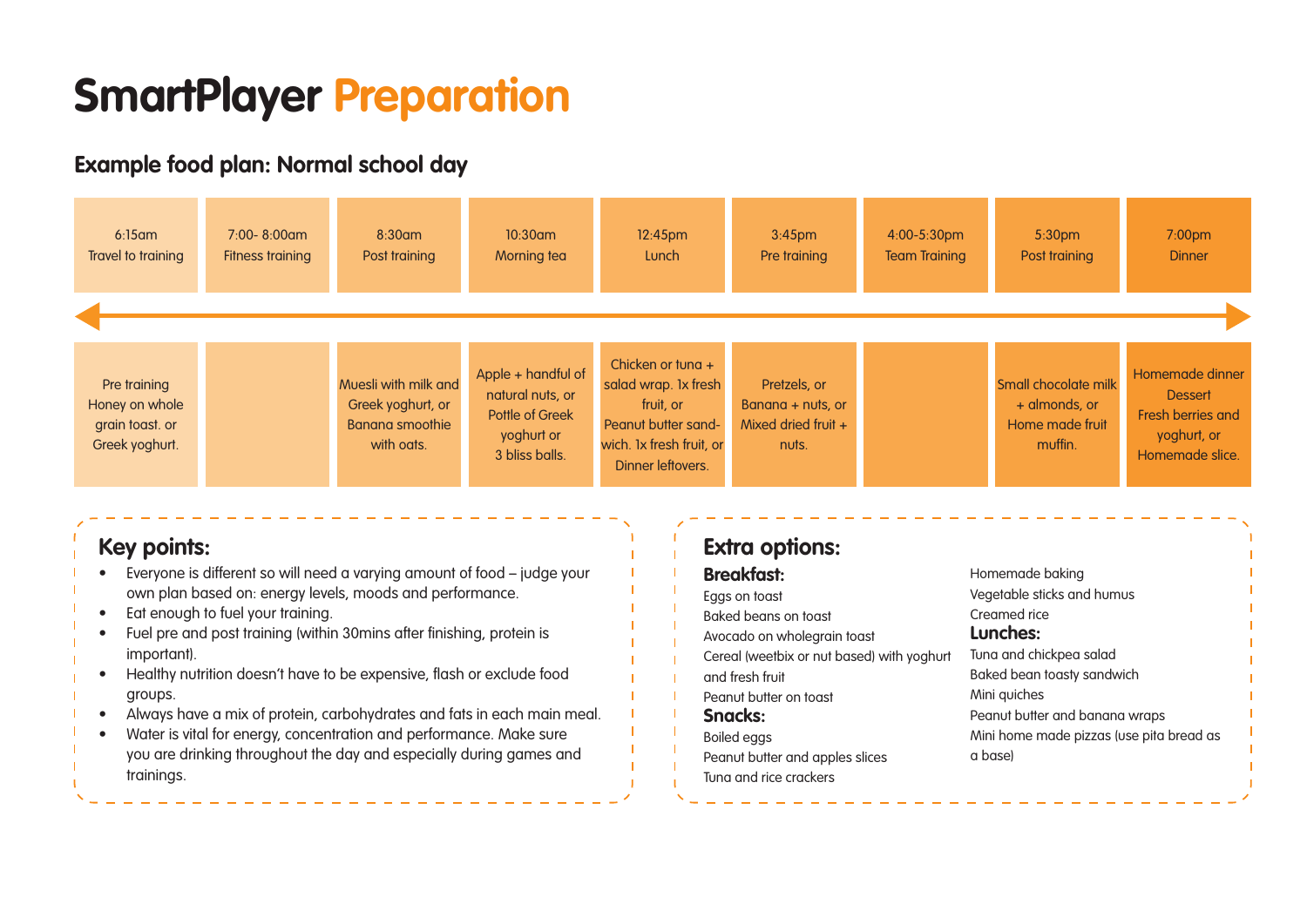### **A common question from young players is: "How do I prepare for a big game?"**

The answer is simple: Players should approach all games with the same mental focus and level of preparation.

This enables you to have a good routine that sets you up to play the best you can. Repeating this for every game is the same as practising a skill, the more you do it the better you become.

| <b>Action</b>       | <b>Timing</b>                                                                                                                                                                                                                             |
|---------------------|-------------------------------------------------------------------------------------------------------------------------------------------------------------------------------------------------------------------------------------------|
| <b>Night before</b> | Have a balanced dinner + water<br>$\bullet$<br>Get 8+ hours sleep<br>All clothing, equipment and food ready<br>Set 2-3 goals individual goals for the game<br>Visualisation / relaxation techniques (great to calm the mind)<br>$\bullet$ |
| 7:00 am             | Balanced breakfast (see page 16) to be eaten 2 hours before game time + water<br>$\bullet$<br>Re read goals<br>$\bullet$<br>Double check Netball bag for equipment needed<br>$\bullet$                                                    |
| $8:00$ am           | • Meet team at courts, preventative strapping/bracing if required                                                                                                                                                                         |
| 8:40 am             | NetballSmart Dynamic warm up<br>$\bullet$                                                                                                                                                                                                 |
| $9:00$ am           | • Game                                                                                                                                                                                                                                    |
| $9:45$ am           | Game finishes, cool down walk & stretch<br>$\bullet$<br>Within 30mins recovery snack (protein and carbohydrate mix, page 16 snack examples)<br>$\bullet$                                                                                  |
| <b>Afternoon</b>    | Make sure you have a balanced lunch and water<br>$\bullet$<br>Roller, self massage or light walk and stretch<br>Review your performance goals                                                                                             |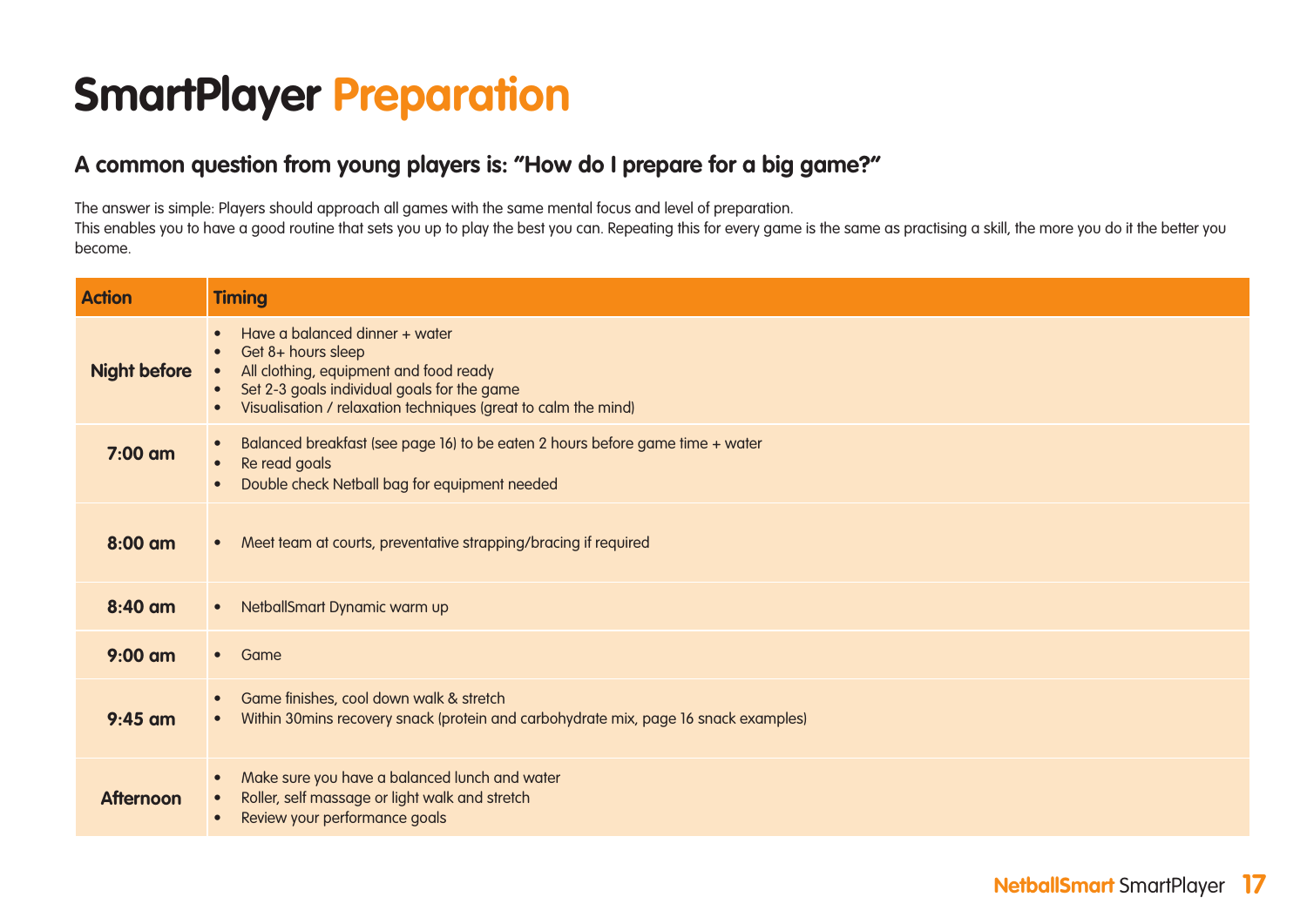### **Write out your own game day plan, use page 17 as a guide**

Tip: Note the game time and work backwards from there.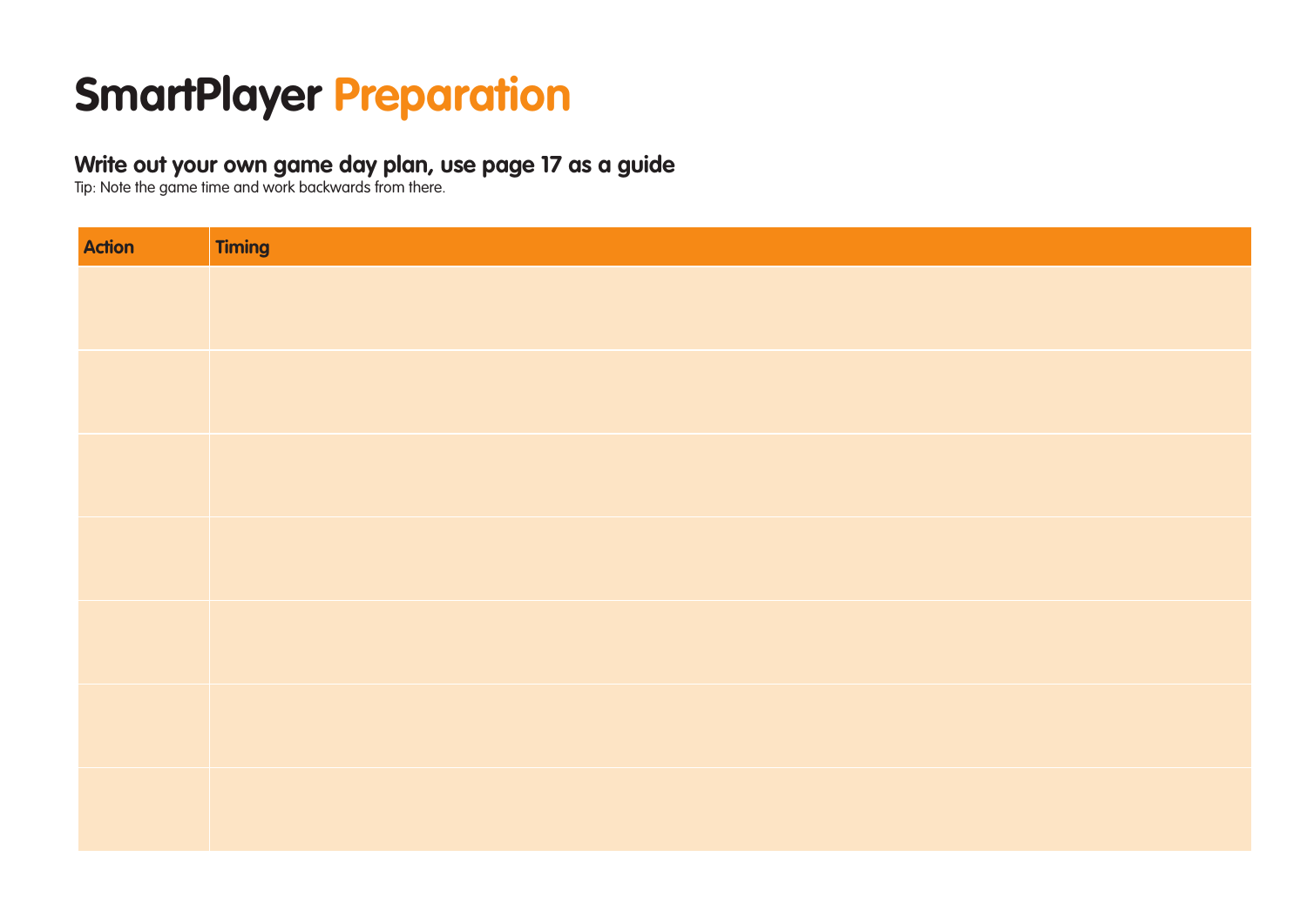### **UNDER FUELING and OVERTRAINING / OVERDOING:**

Teenage Netball players (no matter what level they compete at) are busy individuals. As well as still physically growing and developing, there are the commitments of school, PE, cultural groups, other sports, work, friends and family.

All these activities demand a high level of energy output. If players are not eating enough to fuel all these activities they may become energy deficient. Not eating enough to supply activity is called RED-S – Relative Energy Deficiency. This is especially the case if training and playing activity levels are high.

| Constant fatigue                              |
|-----------------------------------------------|
| Sleep disturbances                            |
| Drop in performance                           |
| Repetitive illness / colds                    |
| Periods stop, become irregular or are delayed |
| Multiple injuries especially stress fractures |
| Relationship problems                         |
| Anxiety                                       |
| Depressive thoughts                           |
| Decreased motivation                          |
| Worry around eating                           |
| Find it hard to relax, fidgety                |

### **What do your energy levels look like?**

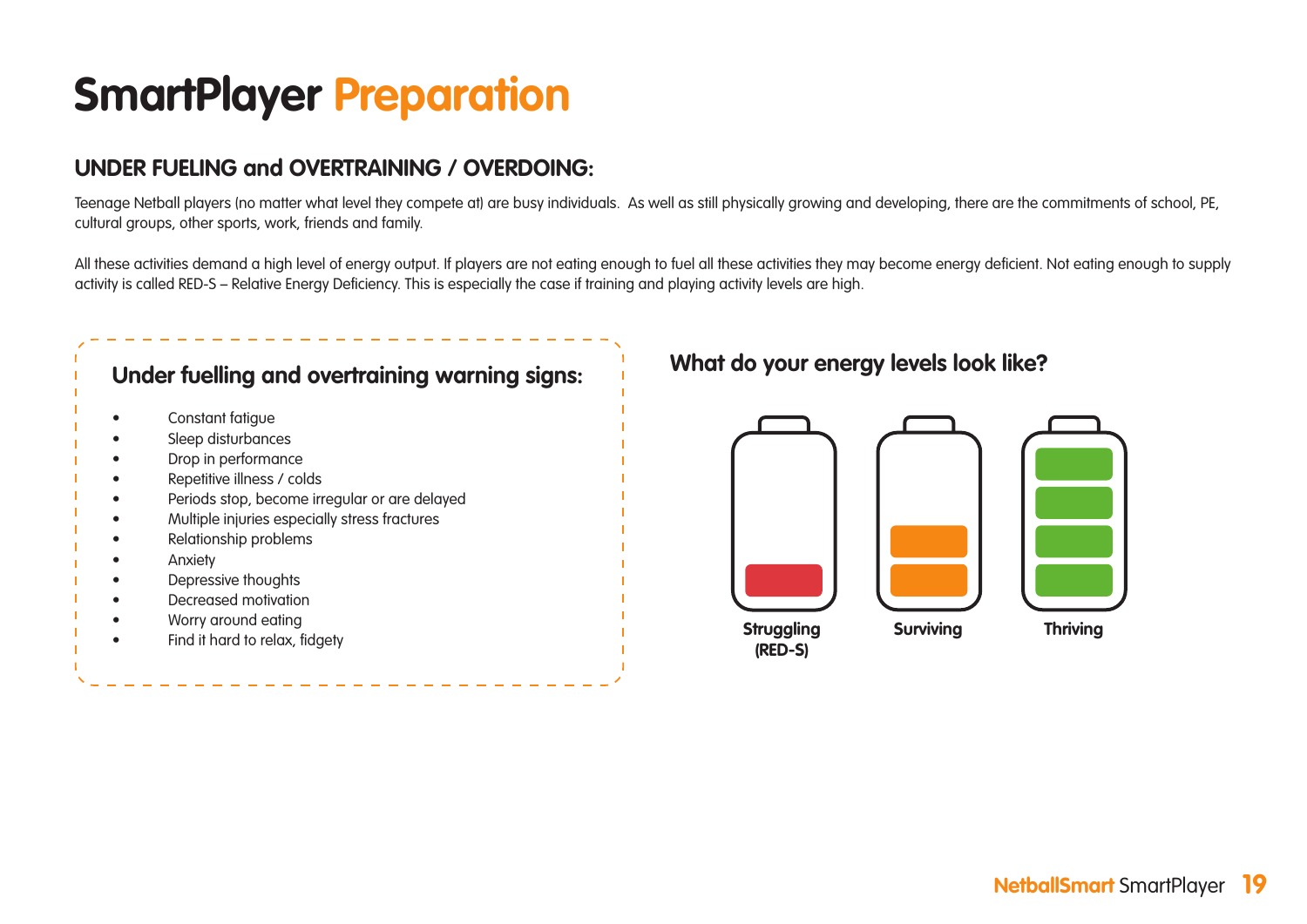### **RED-S - Relative Energy Deficiency in Sport**

Occurs when an individual under fuels relative to energy output over a period of time.

- **1. Intentional:** Purposefully restricting the amount of food or cuts certain foods to lose weight.
- 2. Unintentional: Accidental lack of balanced food intake with an increase in training amount or intensity. Lack of time and lack of preparation = lack of food intake.

### **RED-S Effects on the body: What to do: What to do:**

- Stop getting regular periods. A regular period is normal and vital for current and future health and wellbeing
- Decreased bone strength
- Increase in stress injuries (shin splits, stress fractures)
- Decreased muscle strength
- Lowered immunity and gets sick more often
- Poor concentration
- Poor mental health
- Decreased sporting performance
- Recovery from exercise takes longer
	- Decreased co- ordination
- Can affect the cardiovascular system (heart and arteries)
- Impaired growth and development
- Stomach and bowel issues (pains)
- Poor sleep / sleep disturbances

**If you are concerned about yours or another player's energy intake:**

- Talk to a trusted adult about your concerns.
- Seek medical advice GP doctor or a qualified nutritionist.
- Decrease the amount of exercise you are doing, days of training and the intensity. Ensure there is at least 1 day of rest.
- Increase the amount and frequency of eating.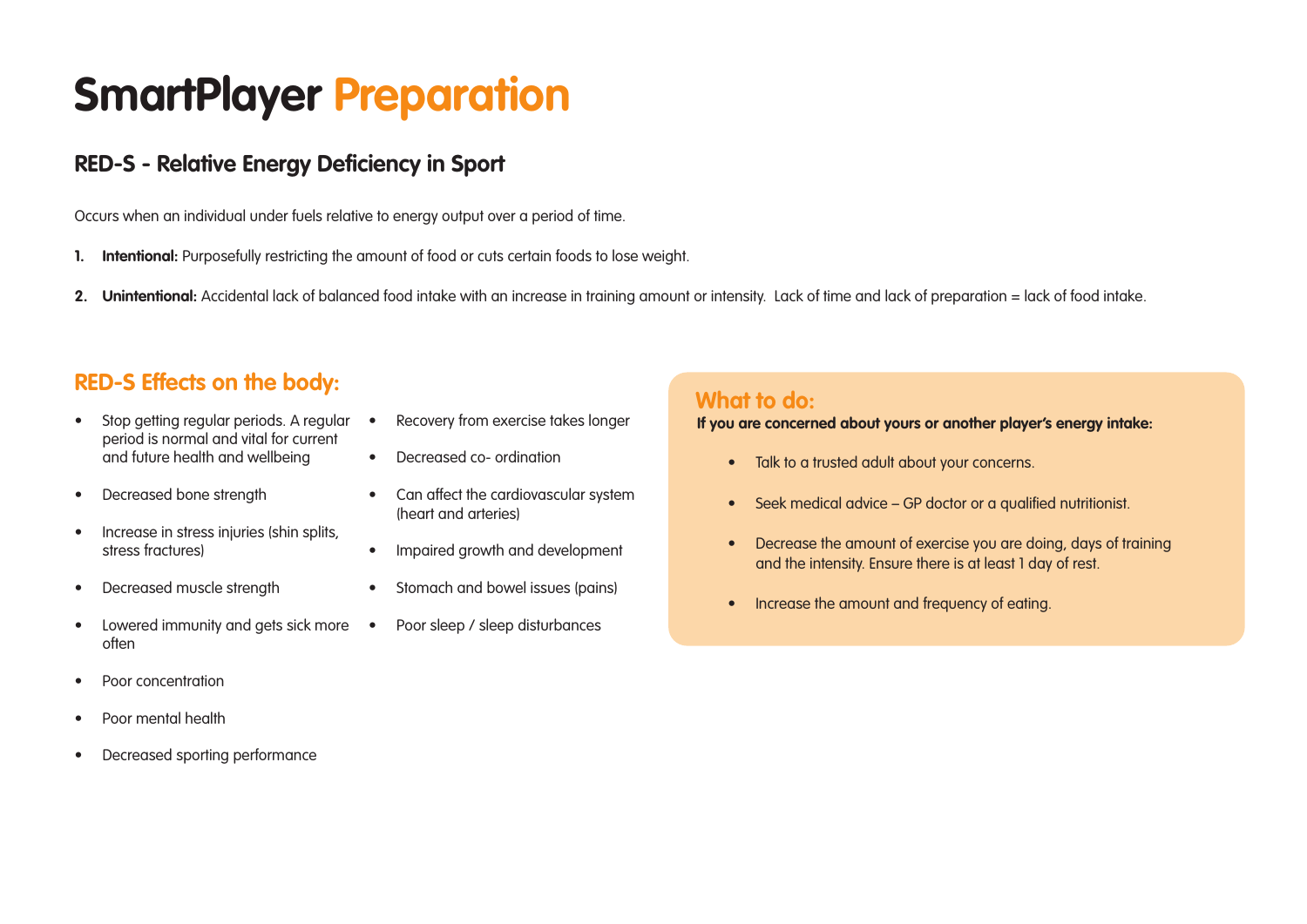### **SmartPlayer Warm Up, Cool down and Recovery**



### **What recovery is made up of:**

- Sleep 8+ sleep per night can decrease injury rate by 60%
- Hydration water is best
- Nutrition- what & when you eat (within 30mins of finishing game/training see page 16)
- Mental space away from netball
- A whole day off sport
- **Stretching**
- Cold water therapy ice baths
- Pool sessions
- Massage or using a roller
- Compression clothing
- Yoga there are lots of great apps you can download to do at home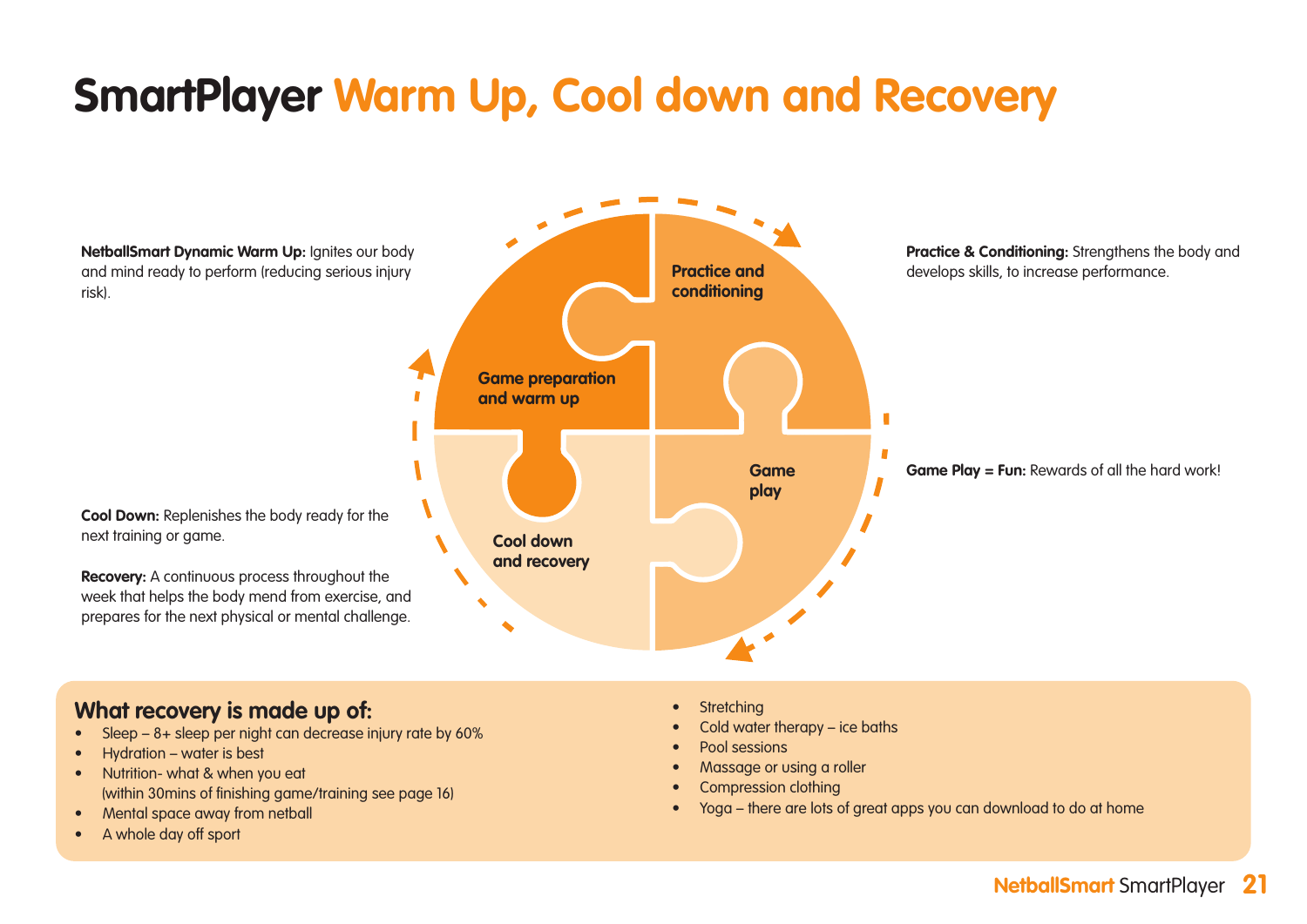### **SmartPlayer Injury Management**

### **The 3 biggest injury risks:**

**OVER LOADING:** Too much Netball and training over a period of time (i.e. committed in too many teams)

**SPIKE IN LOADING:** A sudden increase in Netball and training for example playing in a one-off tournament without being fit enough or returning from a lazy summer holiday and going straight into Netball trials.

**PREVIOUS INJURY:** Having a previous injury, especially one you haven't fully recovered from, increases the likelihood of getting another injury.

### **Other contributors:**

**LACK OF SLEEP:** Our bodies need 8+ hours sleep on average each night to fully physically and mentally recover. Sleeping an average of 8hrs each night can reduce injury risk by 60%!

**POOR NUTRITION:** Players require a balanced diet full of fresh fruit, vegetables, good quality protein and complex carbohydrates (such as wholegrain bread, brown rice) to stay fit and healthy.

**NOT STRONG OR FIT ENOUGH:** Instead of doing too much some players don't do enough to get their bodies physically ready to play.



Progressive loading allows the body to adapt to Netball. A poor preparation base or a sudden spike in loading exposes the body to a sudden load and it fails to adapt and often breaks.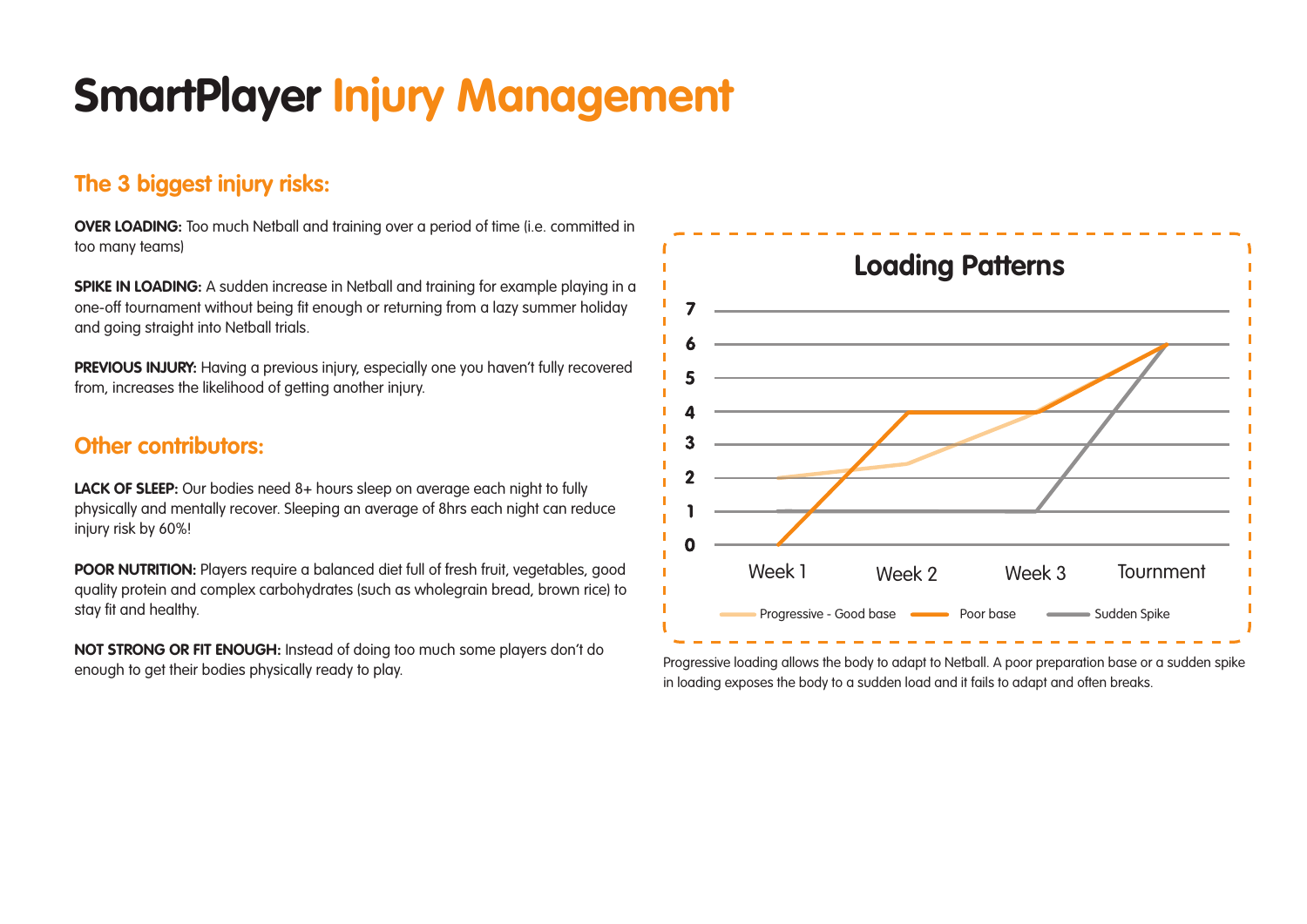### **SmartPlayer Injury Management**

### **Injured? What to do next?**



### **Return to play**

- **1.** ALWAYS stick to the plan your medical professional has created for you. Don't be tempted to return to play too early.
- **2.** If injured you need to gradually return to training, then progress into competitive game play, guided by a medical professional.
- **3.** Use the NetballSmart Dynamic warm up to test game readiness. If you cannot complete 100% of the warm up at 100% intensity, then you are not ready to return to train or play.

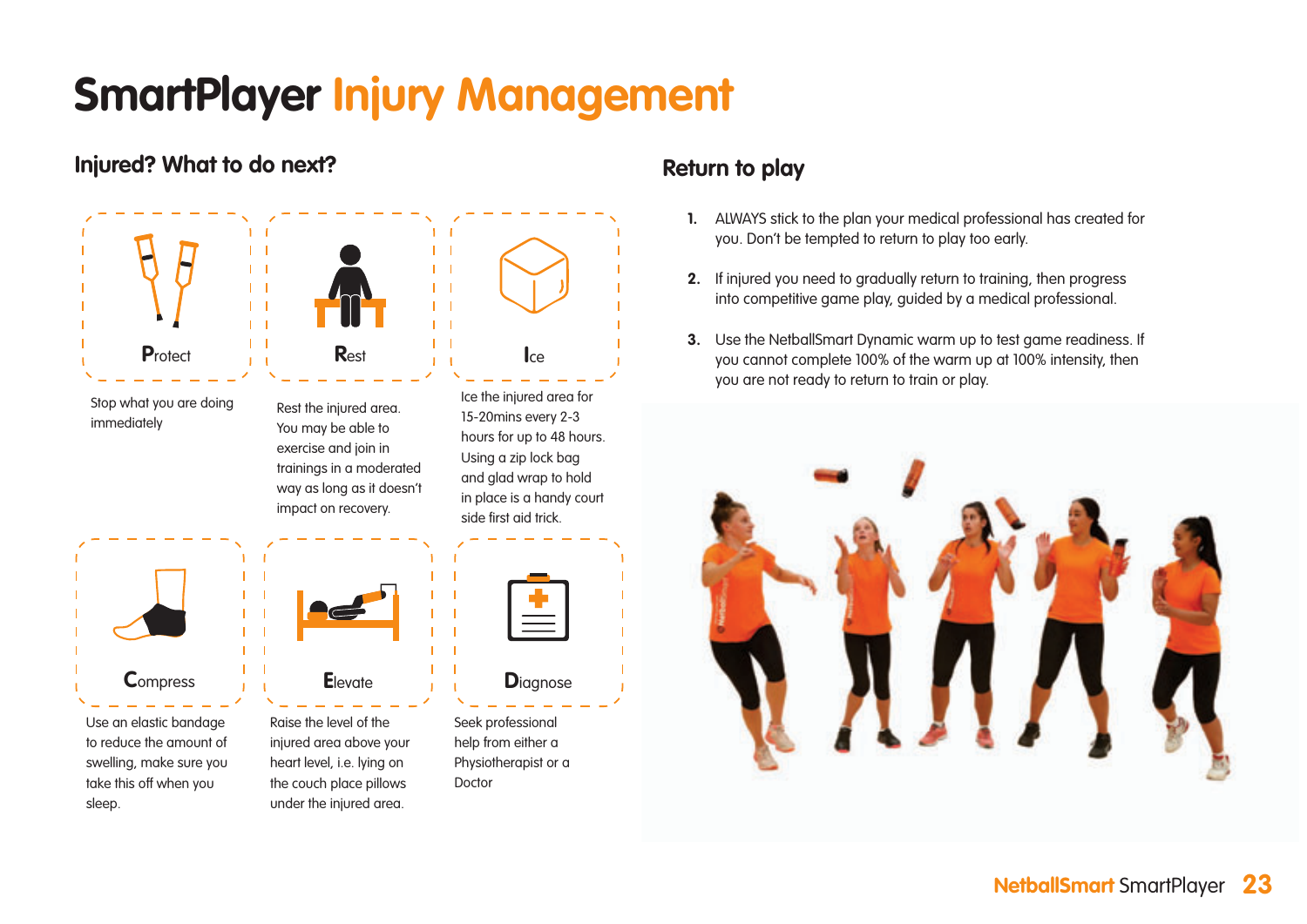# **SmartPlayer Injury Management**

### **Ankle Injuries**

Landing in confined spaces and often close to people means ankle Injuries are common. However, like knee injuries there are simple things you can do to make a difference:

- **1.** Wear a Netball shoe they provide the stability you need to change direction well.
- **2.** Start every training / game with the NetballSmart Dynamic or Power Warm up.
- **3.** Practice and improve your stopping and landing strategies Add stopping into all Netball drills.
- **4.** Practice balance activity with and without a ball. (see www.netballsmart.co.nz for the Core and Stability resource and some other great information about ankle injuries).
- **5.** If you have sustained an injury that has been significant you will need to strap or brace your ankle for all future Netball games to help prevent further injury.
- **6.** Rehabilitate well and listen to your Physiotherapist / Doctor, and resist returning to training and game play until you are medically cleared.
- **7.** Remember the NetballSmart Dynamic warm up is a great test to determine game readiness. If you cannot complete 100% of the warm up at 100% intensity, then you are not ready to return to train or play.

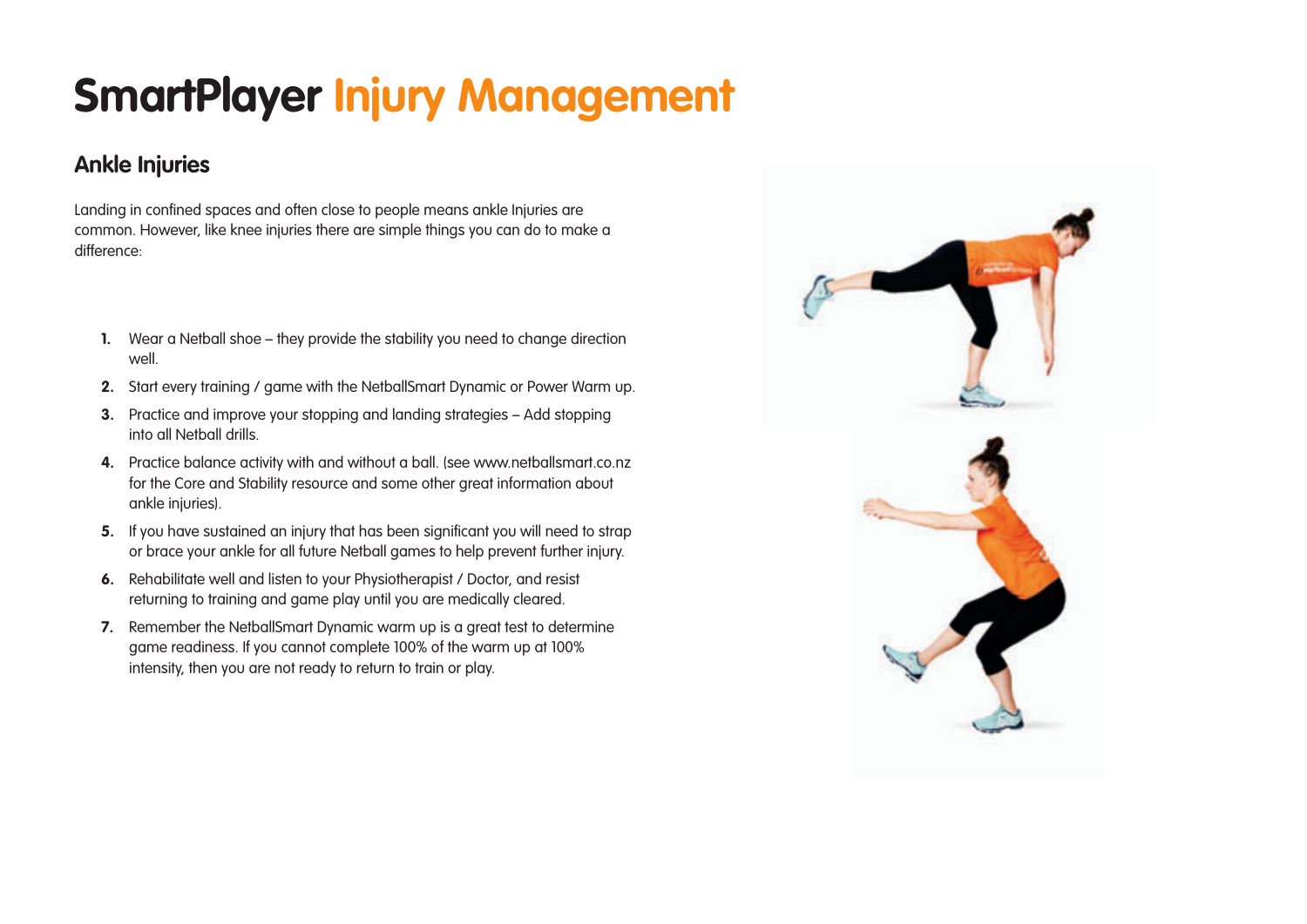### **Your BEST is BETTER when you're happy and healthy**

**Reminder to everyone that "your best" doesn't mean pushing yourself to your breaking point. Get enough sleep, give yourself breaks, listen to your limits. "Your best" is better when you're happy and healthy.**

**"I think in terms of the balance side of things, if you feel you need a break, physically or mentally, then a rest day doesn't mean you aren't committed or that you don't want to work hard to be the best. It just means you needed a breather, and that's okay"** (New Zealand Secondary School Netball Player).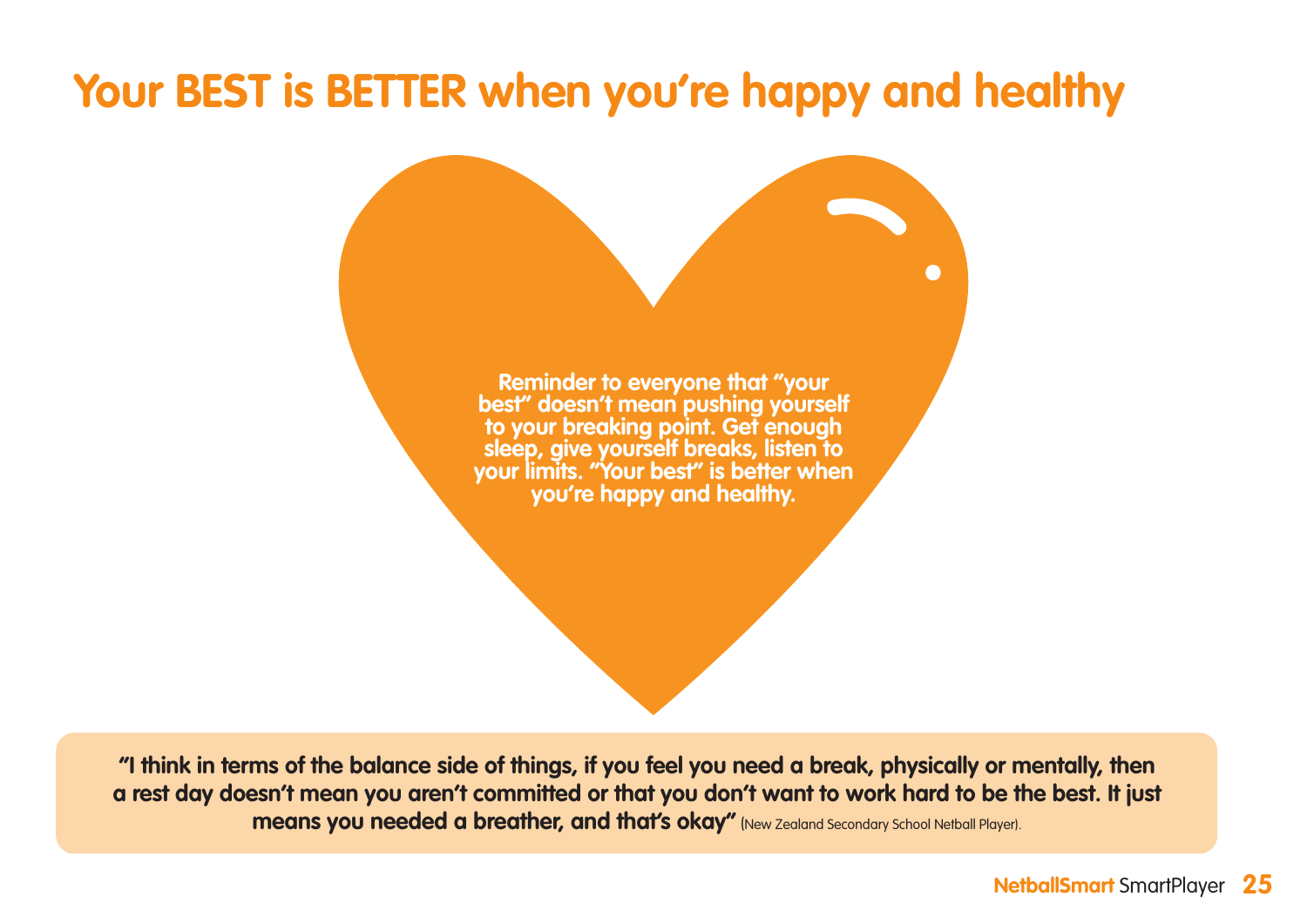# **SmartPlayer 10 top tips to help you navigate your Netball**



#### **Be Prepared**

Be organised and you'll get the most out your sport.



#### **Smart Training**

Training supports the game. Be strong, be fit, be stable, move well, and land well. You will get more out of your game and minimise injury risk.

With puberty, females change how they move and land.



#### **Quality vs Quantity.**

Limit the number of Netball teams you play. A variety of sports will develop a wide range of movement and sporting skills.

#### **Loading**

Over loading (too much training or playing) or a sudden increase may increase your injury risk. Plan your day/ week/month/year.

What you eat and drink directly influences your



#### Practise your landing to optimise performance and minimise iniurv risk.

**Movement Changes**



### **Sleep well**

8+ hours of sleep on average per night can reduce injury risk by up to 60%.

#### **Smart Injury Management**

Injuries do occur. It's how you manage them that is important. Be injury Smart.



#### **Power of the Period**

**Eat well and Drink well**

and eat enough to fuel your body.

It is normal and it is important. Understand it better and talk about it more.

performance and enjoyment of sport. Eat a balanced diet



#### **Enjoyment**

Most importantly enjoy your Netball journey and set yourself up for life long participation in Netball.



**@Netball**Smart **ACC SportSmart** 



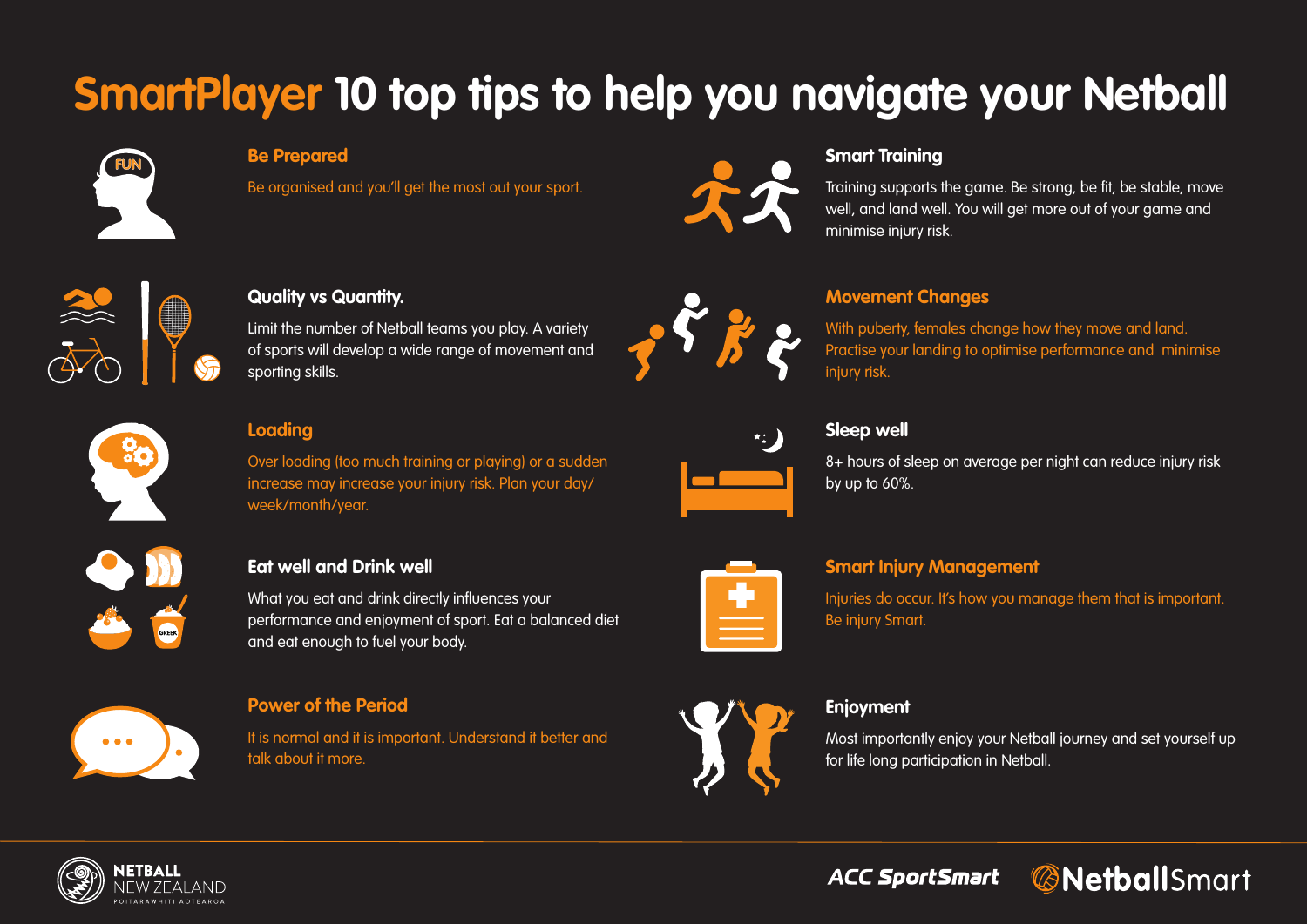# **My Smart Roadmap**

My Smart Roadmap is designed to help players take responsibility for their own wellbeing and recovery to ensure they are keeping a good training/life balance. In each section check in on yourself by marking either a 1, 2, or 3.

1 Over stressed. Pick two options from that category that fits into your day. 2 Mildly unbalanced. Pick one option from that category that fits into your day. **3** Well balanced and ready to go. No actions needed. **3** Well balanced and ready to go. No actions needed.

Ensure you have a clear mind. Where are you sitting mentally to have a clear mind. Where  $\alpha$ Ensure you have a clear mind. Where are you sitting mentally today, is your mind cluttered? Ensure you have a clear mind. Where are you sitting  $m$ any today, is your minid cluttered.



**Meditation**



Take 5–10 minutes out of your day to focus on your **Meditation Meditation**  $\mathsf{b}$ reathing and relax your mind.



### **Positive Connection**

Put aside some time in your day to have a positive connection with family or friends. This may just be  $30^\circ$ connection with family or friends. This may just be 30  $\pm$  50  $\pm$  50  $\pm$  50  $\pm$  50  $\pm$  50  $\pm$  50  $\pm$  50  $\pm$  50  $\pm$  50  $\pm$  50  $\pm$  50  $\pm$  50  $\pm$  50  $\pm$  50  $\pm$  50  $\pm$  50  $\pm$  50  $\pm$  50  $\pm$ 

### **Enjoyment**



Take some time to do something you love! This could **Enjoyment Enjoyment** be art, baking, building, reading. This is "you time".

#### **Get Outdoors**  $\mathbf{b}$  art, building, reading, reading, reading, reading, reading, reading,  $\mathbf{b}$





#### **Plan**

Sit back from it all and organise your thoughts. This **Plan Plan** could be by creating a 'To Do' list or setting small goals.

How energised are you feeling today? Make sure you How energised are you feeling today? Make sure you<br>' have done everything you can to look after your body. How energised are you feeling today? Make sure you have done everything you can to look after your body.









### high muscle pain energy Energiese Immobile, stiff, stiff, stiff, stiff, stiff, stiff, stiff, stiff, stiff, sti<br>
Independent on the state pain

### **Sleep**



Aim to get 9–10 hours sleep tonight or have a 30 **Sleep Sleep** minute nap between 12–4pm to make up for lost sleep.

#### **Screen Time** minute nap between 12–4pm to make up for lost sleep.

Minimise your screen time. Take an hour to put down **Screen Time Screen Time** all devices. This may also help with sleep quality.

#### **Hydration** all devices. This may also help with sleep quality.



Make a conscious effort to drink at least 2 litres of **Hydration Hydration** water. Training or games may require you to drink more. Guidelines are in Smart Preparation on the MetballSmart website.<br>More. Guidelines are in Smart Preparation on the Smart Preparation on the Smart Preparation on the Smart Prepa

### **Nutrition**



**ENERGY IN = ENERGY OUT**. Take a food diary to ensure you are fuelling yourself for what your day brings.

### **Hygiene**



**Do something that makes you feel clean and relaxed.** e.g. tidy/organise your room or desk, hot shower before bed. The state your room or desk, hot shower  $\epsilon$ .g. tid $\epsilon$ 

### **Smart Mind Balance Smart Body Balance Smart Training Balance**

Listen to your body and make sure you do what you con to your body Listen to your body and make sure you do what you Listen to your body and make sure you do what you can to look after it. can to look after it.



Immobile stiff

Mild soreness in muscles Mild soreness issues <sub>in</sub>

Mobile and free Mobile and free

### **Stretch Session**



Incorporate a 15–30 minute stretching session into **Stretch Session Stretch Session** your day. Guidelines can be found on the NetballSmart website. Website. your day. Guidelines can be found on the Netballsman be found on the NetballSman be found on the NetballSman b



### Foam Rolling

Release affected muscles by incorporating a foam rolling session into your day. Guidelines can be found on the NetballSmart website.<br>The found session into your day. Guidelines can be found to your day. Guidelines can be found to your day. Gui



#### **Massage**

Massage is a good option for muscular release if **Massage Massage** foam rolling is not an option. This can be either selfadministered or administered by somebody else.



Go on a light walk or bike ride to increase blood flow and relieve stress in muscles.<br>Go on a light walk or bike ride to increase blood flow flow flow flow flow flow flow

### **Pool Recovery Session**



Have a 30 minute pool session. This can aid mobility **Pool Recovery Session Pool Recovery Session** without putting excess stress on muscles and joints.  $\overline{\phantom{a}}$ May also help induce fatigue to help sleep quality. May also help induce fatigue to help sleep quality.